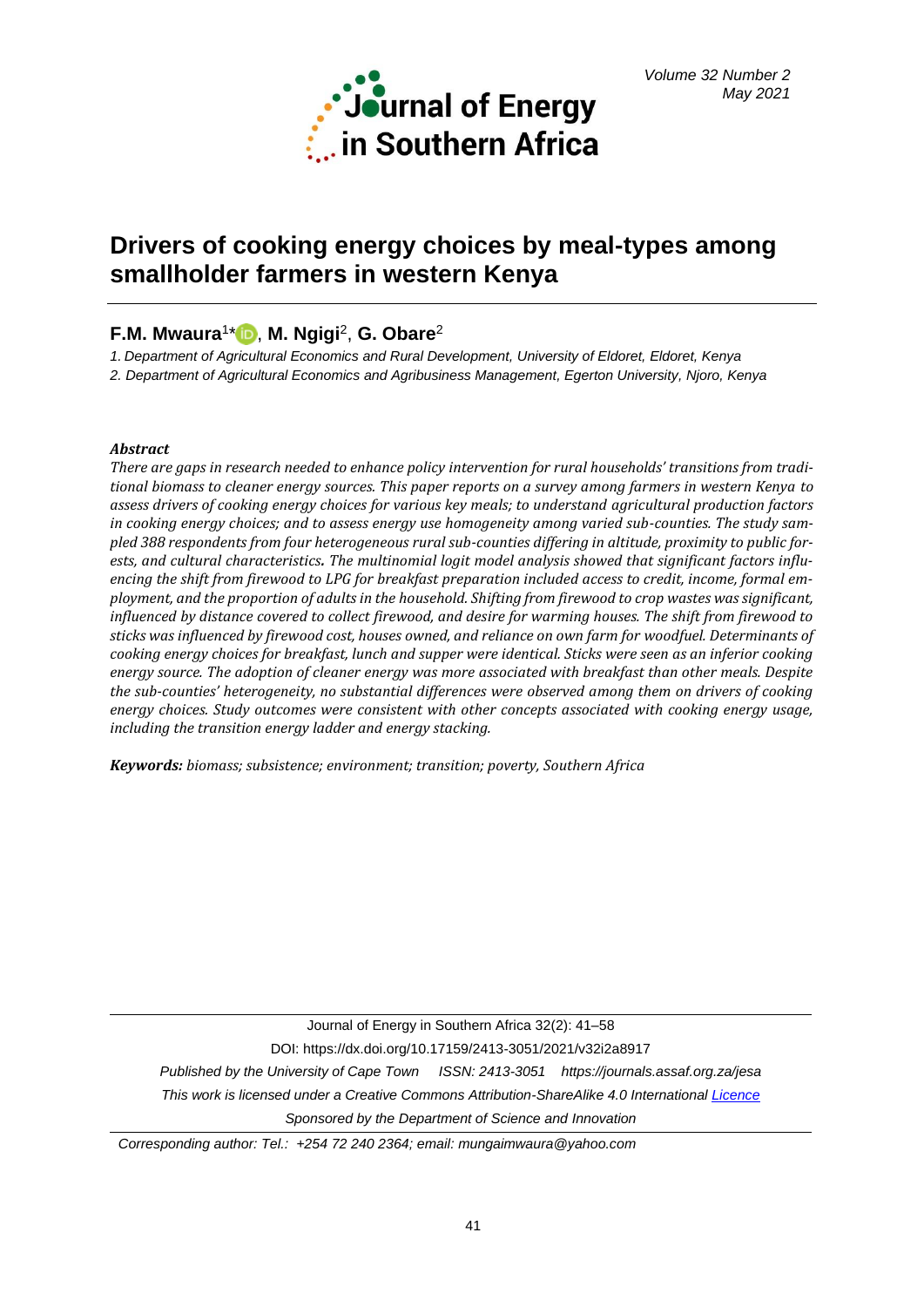## **1. Introduction**

Globally, benign energy sources for domestic, production and industrial purposes are considered a critical socio-economic welfare indicator (UNDP, 2018). Both production and industrial energy sourcing are commercial and are influenced by efficiency returns dictated by technological advancement. Domestic energy sourcing for lighting, cooking and housewarming in developing countries is a priority for policymakers and development agents for several reasons. First, despite efforts to make clean (modern) and more efficient energy sources available, a large proportion of people in developing countries accounting for a third of the global total depend on traditional (biomass) energy sources (Makonese *et al.* 2019: IEA, 2017; UNEP, 2019). Secondly, the seventh United Nations Sustainable Development Goal (SDG), to 'Ensure access to affordable, reliable and modern energy for all' (World Bank, 2018) addresses itself to this critical necessity. Moreover, despite the failure of the SDGs' precursor, the Millennium Development Goals, to directly prioritise domestic energy sourcing, detailed analysis showed energy poverty had repercussions on all the other goals (Vaidya and Mayer, 2016).

Thirdly, biomass cooking energy sources are associated with health problems, environmental degradation, and economic repercussions (Liu *et al.* 2008). Indoor pollution associated with dirty solid energy use globally is estimated to result in about 4.3 million premature deaths annually and in numerous ailments (Frings *et al*, 2018; Edwards *et al*, 2015; De *et a*l, 2014). According to Stanturf (2017), biomass harvesting has led to deforestation and denudation of land cover. These problems can be broadly categorised as hydrological and climatic, biogeochemistry, ecological, and economic. Their impacts threaten agriculture production (Moore *et al*. 2017), household income, and livelihoods (Mwaura and Muwanika, 2018; Zwane, 2019). Fourth, biomass, vegetation and forest are regarded as an essential component in mitigating challenges associated with global warming and climate changes (World Bank, 2016). Sustainable management and enhanced biomass resource production could assure food security, economic welfare, employment, and energy source (FAO, 2013). Nevertheless, biomass as cooking energy by a large proportion of developing countries' populations can account for a significant situation that escapes the attention of an environmental impact assessment as anticipated by environmental management regulations (Mee, 2005). Taking Uganda as an example, a daily per capita utilisation of biomass estimated at 0.223 m<sup>3</sup> (Agea *et al.* 2010) implies that a biomass harvest of 7.8 million m<sup>3</sup> is recorded there every day, corresponding to thousands of hectares of forest cover.

In addressing the determinants of cooking energy choices among households in developing countries, several theoretical and conceptual frameworks based on micro-economic theory have been formulated (Muller and Yan, 2018). These concepts include the energy transition ladder (van der Horst and Hovorka, 2008), fuel stacking (Sclag and Zuzarte, 2008), urban household models (Muller and Yan, 2018), agricultural households models (Chen *et al.* 2006; Guta, 2012) and environment-Kuznets curves (Foster and Rowenzweig, 2003; Hoff, 2011). Determinants of cooking energy choices have been evaluated in Ghana (Amoah, 2019), Burkina Faso (Ouedraogo, 2006), Kenya (Yonemitsu *et al.* 2015; Pundo and Frasher, 2006), Uganda (Agea *et al.* 2010), Tanzania (Lusambo, 2016), Ethiopia (Geremew *et al.* 2014), Malawi (Brouwer *et al.* 1997), Cameroon (Nlom, and Karimov, 2015), China (Chen *et al.* 2006) and India (Dash *et al.* 2018), among others. From these studies, the determinants of cooking energy use could be categorised into income and price elasticity, household preferences, domestic constraints, production characteristics, and energy supply factors (Muller and Yan, 2018).

Despite the plethora of studies, information gaps exist in relation to incorporating agricultural crop production systems and bio-energy into household energy choice (Popp *et al.* 2014). Notably, this happens in a situation where bio-energy crops (Soto, et al. 2018) and tree planting for domestic energy subsistence (Agea *et al.* 2010; Egeru *et al.* 2014) have become agricultural activities. Desegregating cooking energy choice by meal types can provide further insights into households' energy demand (Muller and Yan, 2018). Another key unanswered question is the effectiveness of applying identical interventions across developing countries and various regions.

Most households in southern African (excepting Namibia, Botswana and South Africa) rely heavily on biomass cooking energy (Makonese *et al.,* 2018; UNEP, 2019), and so are considered to be energypoor (Khandker *et al.* 2012). More than three-quarters of the population in energy-poor southern Africa countries rely on biomass cooking energy. Consistent patterns in cooking-energy sources across sub-Saharan Africa points to the compatibility of strategies across the region in order to meet SDG 7. This study's specific objectives were to assess the drivers of cooking energy choices for various essential meals made by households in western Kenya; to incorporate agricultural production factors into understanding cooking-energy choices; and to assess energy use homogeneity among various socio-economic and agro-ecological clusters.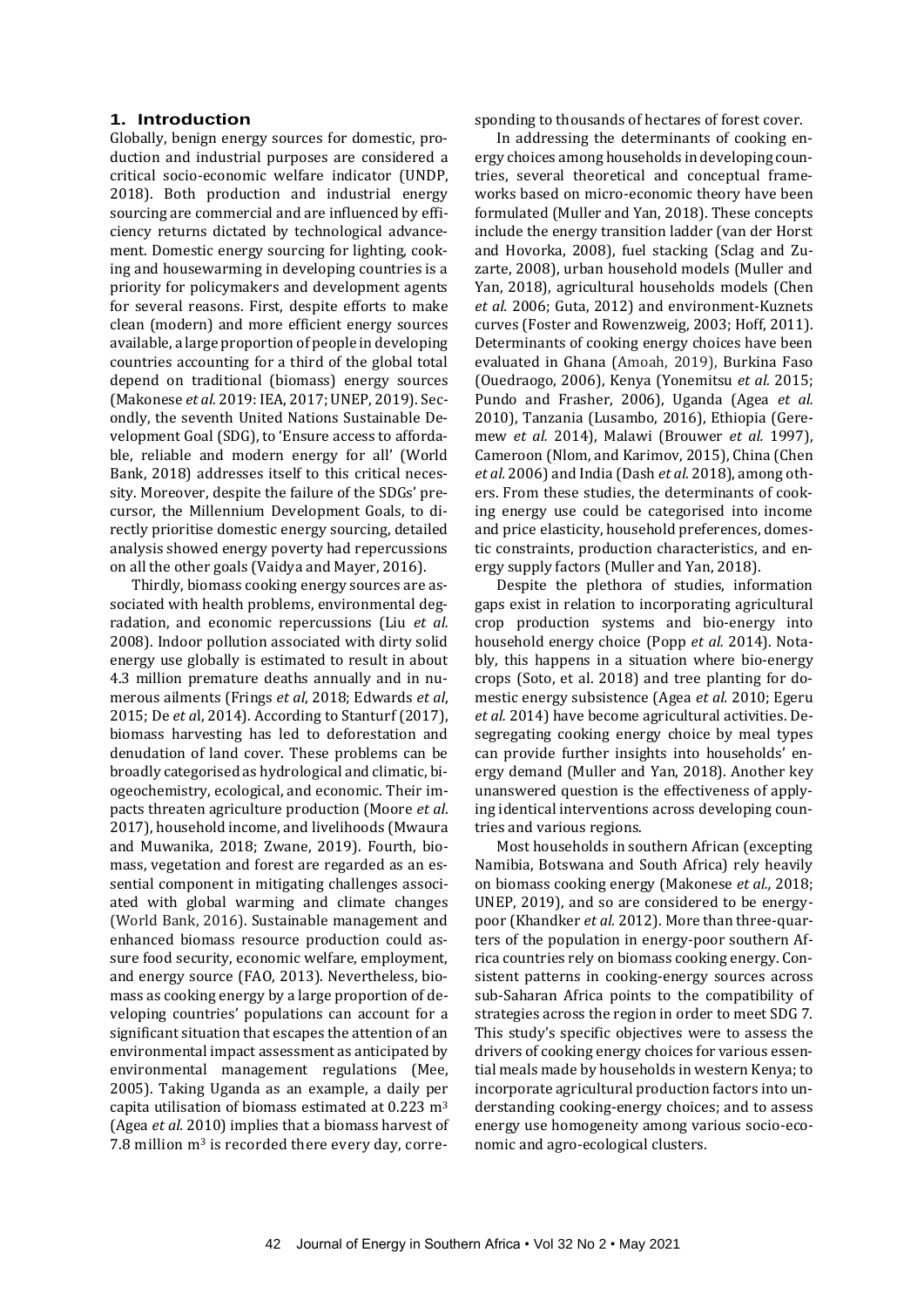

**Figure 1: Map of sampled cluster sub-counties in western Kenya.** 

#### **2. Material and methods**

## *2.1 Description of the study area*

Figure 1 shows the map of the study area and the sampled cluster of sub-counties in western Kenya. The area presents a sample of interest in a number of ways, including having the highest biomass energy deficit and challenges in biomass energy efficiency utilisation in Kenya (Kituyi *et. al.,* 2001). Despite the region being considered homogenous in terms of agriculture, biomass access, and farming system (Moebius-Clune *et al,* 2011), differences in agro-ecological zones and socio-economic characteristics are pertinent (Jaelzold *et al.* 2007). Table 1 shows sampled cluster sub-counties purposely selected to represent the heterogeneity in the region.

#### *2.2 Data sources*

A survey design was adopted for the study. A preset questionnaire was administered among the sampled 388 households, with each cluster having an equal number of respondents. The questionnaire was designed, and reviewed after a pilot test. It had modules that queried respondents on demographic, economic, general energy, and agricultural production information deemed necessary to predict household cooking energy choice among the rural community.

#### *2.3 Sampling area*

Factors that determined enumeration areas included the level of urbanisation, socio-economic characteristics, major economic activities, climatic factors, and access to sources of biomass (Jaetzold *et al*. 2007). A multi-stage sampling procedure involving purposive, stratified and random sampling was used to select respondents. The first step involved a purposive selection of the four clusters representing sub-counties and wards with distinct agro-ecological, climatic and socio-economic characteristics hypothesised to yield variant energy mix environments. The next two steps involved the stratified selection of sub-locations and villages. The final stage involved simple random sampling of households to be interviewed.

#### *2.4 Theory and calculations*

To estimate coefficients and for statistical specification on rural households for the discretely unordered cooking energy choices for various meals, a multinomial logit (MNL) model (Greene, 2012) was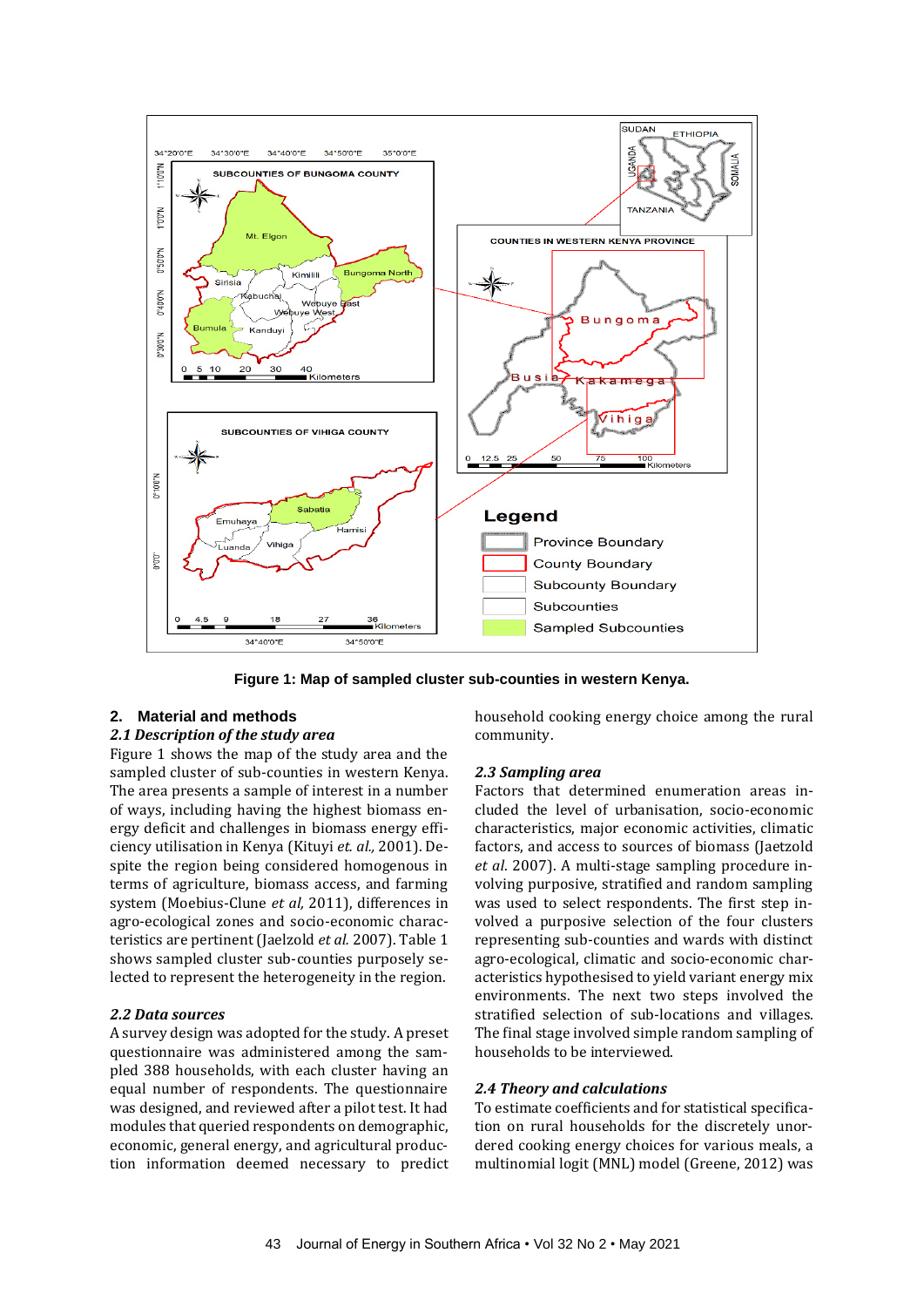adopted. The model was chosen over the available alternatives because of its flexibility, computational efficiency and ability to allow simple behavioral interpretation of the parameters (McFadden et al. 1976). The MNL likelihood function does not require numerical integration and almost always converges to a global optimum (Dow and Endersby, 2004), making it stable. The MNL model assumes that if there are k categorical outcomes without loss of generality, the base outcome will be 1. The probability that the response for the jth observation is equal to the ith outcome is as shown in Equation 1.

$$
p_{ij} = Pr(y_j = i) = \begin{cases} \frac{1}{1 + \sum_{m=2}^{k} \exp(x_j \beta_m)}, \text{if } i = 1\\ \frac{\exp(x_j \beta_m)}{1 + \sum_{m=2}^{k} \exp(x_j \beta_m)}, \text{if } i > 1 \end{cases} \tag{1}
$$

where  $x_j$  is the row vector of observed values of the independent variables for the *jth* observation, and  $\beta_m$  is the coefficient vector for outcome *m*. The log pseudolikelihood is given in Equation 2.

$$
\ln L = \sum_{j} w_j \sum_{i=1}^{k} I_i(y_j) \ln p_{ik} \tag{2}
$$

where  $w_j$  is an optional weight; and

$$
I_i(y_i) = \begin{cases} 1, \text{if } y_j = i \\ 0, \text{otherwise} \end{cases};
$$

and  $y_i$  represents cooking choices of energy utilised for breakfast, lunch, and supper.

These energy choices include liquefied petroleum gas (LPG), sticks and firewood (see Table 2 for the distinction), crops wastes, and others (kerosene and charcoal) as described in Table 2.  $x_j$  is a matrix of explanatory variables, as described in Table 3. A preanalysis correlation matrix test was undertaken to check for multicollinearity among explanatory variables. The outcome of the test showed the absence of multicollinearity among variables. A variance inflator factor post-analysis correlation test outcome confirmed multicollinearity low effects on the regression outputs.

## **3. Results and discussion**

#### *3.1 General descriptions of the smallholders*

Table 4 shows the socio-economic characteristics of households sampled. Household heads were aged between 20 and 93 years, with an average of 49.8 years. On average, smallholding farming systems had been practised for about 21 years, a duration allowing households to have adopted particular energy consumption behaviours.

Households were observed to have, on average, 5.26 members, the majority (58%) of whom were adults. Farms owned by the households were small, averaging 2.42 acres (0.98 ha) per family. Most (68%) of the land was allocated to growing maize, the staple crop. The landholding and allocation showed households primarily involved in subsistence agriculture (Gatzweiler and von Braun, 2016). The subsistence farming practised was only able to secure, on average, 68% of household staple food demand. Despite the small land holding, farmers on average planted 127.4 trees. Weekly spending on firewood energy sources averaged KES 341 (USD 3.41) per household. Each household had about a fifth of its members at least once involved in sourcing firewood – fetched from as far as 12 km.

**Table 1: Ecological characterisation of heterogeneous among the sampled cluster sub-counties in western Kenya.**

| Source: Jaetzold et al. (2007)             |                                                                       |                                                                                         |                                                              |                                                                                                     |  |  |  |
|--------------------------------------------|-----------------------------------------------------------------------|-----------------------------------------------------------------------------------------|--------------------------------------------------------------|-----------------------------------------------------------------------------------------------------|--|--|--|
| <i>Characteristics</i>                     | Bumula                                                                | <b>Bungoma North</b>                                                                    | Mt. Elgon                                                    | Sabatia                                                                                             |  |  |  |
| Agro-ecological zone                       |                                                                       | LM3 (lower Midland) UM4 (Upper Midland 4) LH1 (Lower Highland                           | & UM                                                         | UM1                                                                                                 |  |  |  |
| Altitude (above sea<br>level)              | 1200-1400m<br>1500-1900m                                              |                                                                                         | 1950-3000 m                                                  | 1500-1900 m                                                                                         |  |  |  |
| Annual mean<br>temperature $({}^{\circ}C)$ | $22.4 - 21.6$ °C                                                      | $21.0 - 18.8$ °C                                                                        | $18.0 - 7.0$ °C                                              | $21.0 - 18.5$ °C                                                                                    |  |  |  |
| Community and culi-<br>nary behaviours     | Luhya (Bukusu)                                                        | Luyha<br>(Bukusu/Maragori)                                                              | Nilotics (Sabaot)                                            | Luhya (Maragori)                                                                                    |  |  |  |
| Energy related<br>industries               | Tobacco curing.<br>brick baking                                       | Large farms and com-<br>mercialised maize<br>farming                                    | Wet and cold weather<br>necessitates warming<br>of houses    | Wet and cold weather<br>necessitates warming<br>of houses                                           |  |  |  |
| Biomass information                        | Competing needs for<br>biomass energy due to<br>associated industries | High production of<br>maize ensures avail-<br>ability of crop waste<br>as energy option | Neighbouring a public<br>forest reserve (Mt<br>Elgon Forest) | A public forest reserve<br>(Kakamega Forest) 15 to<br>20 km. Land size limits<br>agricultural waste |  |  |  |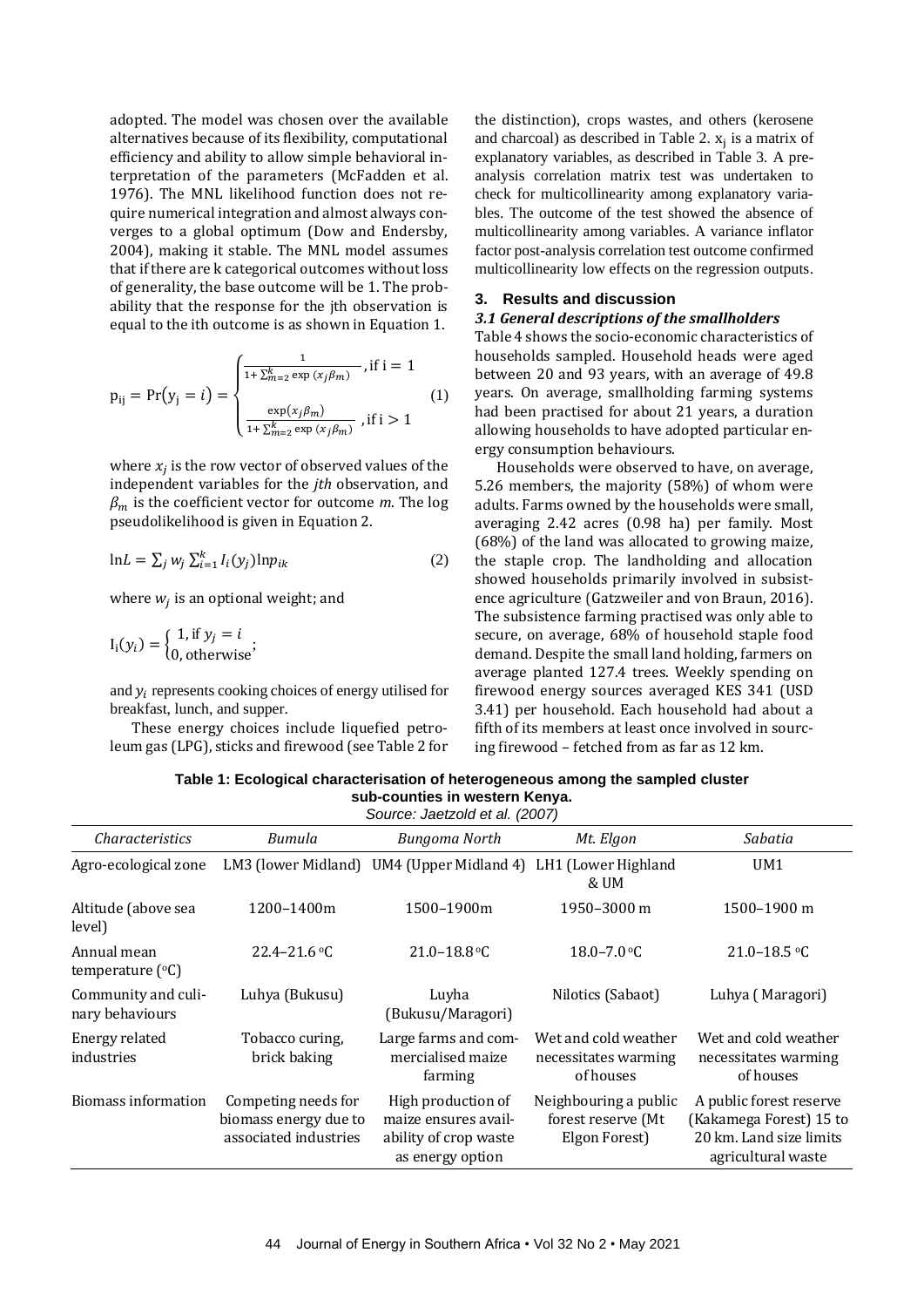| Dependent variables/<br>energy | Description of the variable                                                                                                                                                                                                                                                              |
|--------------------------------|------------------------------------------------------------------------------------------------------------------------------------------------------------------------------------------------------------------------------------------------------------------------------------------|
| LPG.                           | Cleaner energy as per the transition ladder. The desired output for this re-                                                                                                                                                                                                             |
|                                | search.                                                                                                                                                                                                                                                                                  |
| <b>Others</b>                  | Represents the transitional energy sources, <i>i.e.</i> charcoal and kerosene.                                                                                                                                                                                                           |
| Firewood                       | Woody biomass energy sources which mostly entails substantial removal of<br>biomass and deforestation. The diameter is above 3 cm for each side.                                                                                                                                         |
| <b>Sticks</b>                  | Herbaceous biomass energy sources that include twigs from farm forestry,<br>biomass die-backs and leaves (Geremew et al. 2014). Mostly collected by<br>children and do not necessary results to deforestation. Either side of a stick<br>is not hewed and is less than 3 cm in diameter. |
| Crop wastes                    | By-products of maize including stocks and cobs. A direct link between agri-<br>culture and energy.                                                                                                                                                                                       |
|                                | Meal types                                                                                                                                                                                                                                                                               |
| <b>Breakfast</b>               | The main morning meal.                                                                                                                                                                                                                                                                   |
| Lunch                          | The main afternoon meal.                                                                                                                                                                                                                                                                 |
| Supper                         | The main evening meal.                                                                                                                                                                                                                                                                   |

## **Table 2: Description of dependent variables**

## **Table 3: Explanatory variables used in the MNL regression and the postulated effect of driving households to adopt modern energy sources.**

| Variable      | Description of the variable, literature relating it<br>to cooking energy                                   | Postulated<br>effect on clean<br>energy use | Observa-<br>tions $(N)$ | Mean   |
|---------------|------------------------------------------------------------------------------------------------------------|---------------------------------------------|-------------------------|--------|
| loghhage      | (Log) of household head                                                                                    |                                             | 376                     | 3.858  |
| sqrtfempr     | The square root of the proportion of female in the household<br>(Agea et al. 2010                          |                                             | 380                     | 0.641  |
| sqrtepisofw   | (Square root) Duration for firewood gathering (Egeru et al.<br>2014)                                       | $\ddot{}$                                   | 380                     | 7.680  |
| Sqrtinvesag   | (Square root) the amount invested in agriculture in KES<br>(Kandel et al. 2016)                            | $\ddot{}$                                   | 377                     | 122.04 |
| sqrt2maiprd   | Decreased levels of maize production achieved in 2017                                                      | $\ddot{}$                                   | 375                     | 5.333  |
| Sqrtmaizeprd  | (Square root) levels of agricultural production ( <i>i.e.</i> maize<br>yield) in 2017 (Kandel et al. 2016) | +                                           | 375                     | 33.408 |
| Sqrtfwcost    | (Square root) Cost of firewood in KES (Brouwer et al. 1997;<br>Geremew et al. 2014)                        | $\ddot{}$                                   | 380                     | 15.484 |
| re1           | Dummy, Mt. Elgon, a cluster (see Table 1)                                                                  |                                             | 380                     | 0.263  |
| re2           | Dummy, North Bungoma, cluster (see Table 1)                                                                | $\ddot{}$                                   | 380                     | 0.271  |
| re3           | Dummy, Bumula, a cluster (see Table 1)                                                                     | $\ddot{}$                                   | 380                     | 0.205  |
| re4           | Dummy, Sabatia, a cluster (see Table 1)                                                                    |                                             | 380                     | 0.261  |
| logexpcap     | Log per capita weekly expenditure in KES (Lusambo, 2016)                                                   | $\ddot{}$                                   | 378                     | 3.815  |
| swh_warmho~e  | Dummy, Household consciousness of warming house                                                            |                                             | 380                     | 0.213  |
| Improve_stove | Dummy, adoption of improved cooking stoves (Agea et al.<br>2010                                            | $\ddot{}$                                   | 380                     | 0.418  |
| hhno          | Number of houses being used by a household                                                                 |                                             | 380                     | 1.947  |
| solar         | Dummy, adoption of solar energy (Dash et al. 2018)                                                         | $\ddot{}$                                   | 380                     | 0.516  |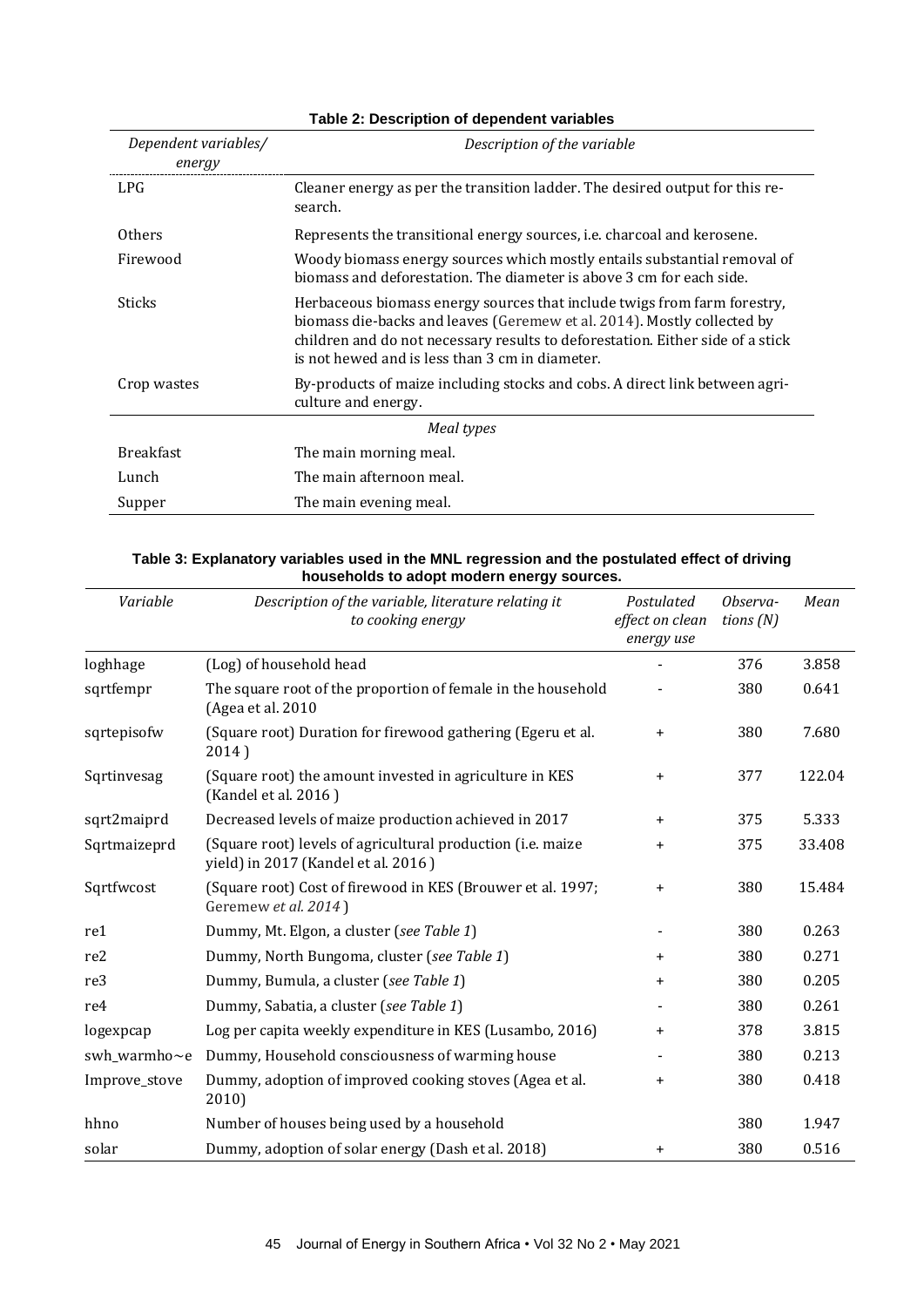| Variable             | Description of the variable, literature relating it<br>to cooking energy                              | Postulated<br>effect on clean<br>energy use | Observa-<br>tions $(N)$ | Mean   |
|----------------------|-------------------------------------------------------------------------------------------------------|---------------------------------------------|-------------------------|--------|
| livesente            | Number of livestock enterprises (Démurger & Fournier, 2011)                                           |                                             | 380                     | 1.887  |
| farmergrp            | Dummy, membership to farmer group networking                                                          | $\ddot{}$                                   | 380                     | 0.247  |
| credit               | Dummy, access to credit                                                                               | $\ddot{}$                                   | 380                     | 0.229  |
| agricont             | The proportion of agriculture to total household income                                               |                                             | 380                     | 77.537 |
| Fcopdn               | The proportion of own food/maize production meeting<br>household demand (Kandel et al. 2016)          | $\ddot{}$                                   | 376                     | 68.423 |
| fw_1farm             | Dummy, dependency of household on own farm (Kandel et<br>al. 2016)                                    |                                             | 369                     | 0.580  |
| firepeople           | Number of people gathering firewood (Brouwer et al. 1997)                                             |                                             | 380                     | 1.345  |
| hhhead_edu           | Household head education in years (Lusambo, 2016; Bisu et<br>al. 2016)                                | $\ddot{}$                                   | 360                     | 9.486  |
|                      | HH_A average_ed. Adults average years of education (Lusambo, 2016)                                    | $\ddot{}$                                   | 380                     | 8.138  |
| Cumulative<br>adults | Sum of all household member divided by 18 (adult) (Dash et<br>al. 2018)                               |                                             | 380                     | 6.789  |
| hsize                | Total number of members in the household (Agea, et al. 2010)                                          |                                             | 380                     | 5.261  |
| Hhs                  | Dummy, gender household head (Male=1, Female=0 (Kiptot<br>et al. 2013)                                | $\ddot{}$                                   | 379                     | 0.778  |
| hhformal             | Dummy, household head in formal employment                                                            | $\ddot{}$                                   | 380                     | 0.134  |
| propadults           | Percent of adults (18+ years) in household (Dash et al. 2018)                                         |                                             | 380                     | 0.579  |
| sqrtlandow           | (Square root) land owned by household in acre (Dash et al.,<br>2018)                                  | $\ddot{}$                                   | 380                     | 1.358  |
| sqrtfwdis            | Square root, distance covered in firewood fetching (Jumbe<br>and Angelsen, 2011; Brouwer et al. 1997) | $\ddot{}$                                   | 377                     | 0.561  |

## **Table 4: Socio-economic characteristics of sampled respondents for the four cluster sub-counties.**

| Socio-economic characteristics          | Average     | Std dev. | Minimum          | Maximum |
|-----------------------------------------|-------------|----------|------------------|---------|
| Household head age (years)              | 49.8        | 15.52    | 20               | 93      |
| Household head farm experience (year)   | 20.84       | 15.11    | 1                | 75      |
| Household size (numbers)                | 5.26        | 2.09     | 1                | 13      |
| The proportion of adults (%)            | 57.8        | 25       | 20               | 100     |
| Female proportion (%)                   | 44          | 28       | $\boldsymbol{0}$ | 100     |
| Land size (acre)                        | 2.42        | 3.17     | 0.125            | 20      |
| Maize acreage (acre)                    | 1.65        | 5.57     | $\boldsymbol{0}$ | 100.5   |
| Maize production in 2007 (kg)           | 2 1 9 4 . 6 | 1199     | $\boldsymbol{0}$ | 22597   |
| Trees number                            | 127.4       | 259      | $\boldsymbol{0}$ | 2 0 0 0 |
| Food production (%)                     | 68.4        | 31.1     | $\boldsymbol{0}$ | 100     |
| Household head education (year)         | 9.48        | 3.8      | $\theta$         | 16      |
| Expenditure capita (KES)                | 55.25       | 40.6     | 6                | 476     |
| Firewood duration per episode (minutes) | 79.2        | 82       | $\theta$         | 12      |
| Firewood people (number)                | 1.3         | 0.96     | $\theta$         | 6       |
| Firewood fetching distance (kg)         | 0.55        | 1.0      | $\Omega$         | 12      |
| Weekly estimated firewood cost (KES)    | 341.2       | 310.8    | 0                | 1400    |
| <i>Note:</i> KES $100 =$ USD 1          |             |          |                  |         |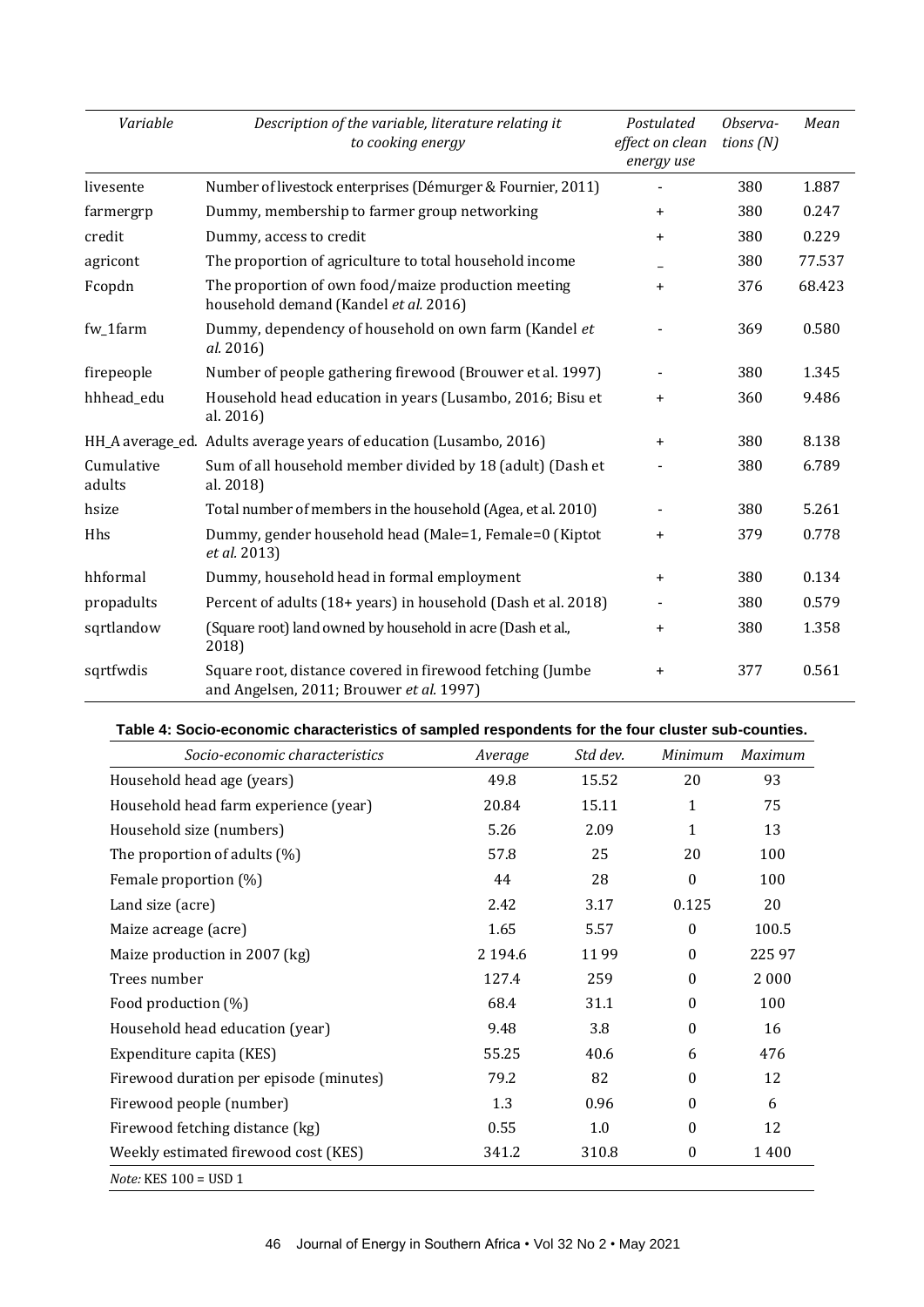Figure 2 shows the categorical socio-economic characteristics associated with the households, including female-headed households, adoption of solar energy and improved cooking stoves, access to credit, and consciousness of warming the house environment as the choice of cooking energy was made. The rate of solar energy and improved cooking stove adoptions was high, considering the low investment in promoting sustainable energy sources in the country.

## *3.2 Heterogeneity in socio-economic and biomass energy characteristics among cluster sub-counties*

Table 5 shows the outcome of comparing sample differences (ANOVA test for unequal variance) for the household's socio-economic characteristics in various cluster sub-counties. Significant *(p<0.05)* heterogeneity was observed on demographic factors among few sub-counties or across the subcounties. The observed heterogeneity implied differences beyond the agro-ecological, postulated biomass energy demand, and supply characteristics were to affect drivers of cooking energy choice among sub-counties. Older household heads and with more farming experience were reported in Sabatia than the other sub-counties. Sabatia's demographic patterns were associated with the settlement duration (de Sherbinin *et al*, 2008) and historically high population pressure (Jaetzold *et al.* 2007) influencing migration. The higher education levels observed in Bungoma North were attributable to its enhanced formal employment rate. The education and employment pattern among the subcounties affect labour for sourcing biomass energy (Murphy *et al.* 2018).



**Figure 2: Socio-economic characteristics associated with the sampled households.**

| Table 5: Households' socio-economic characteristics and energy information by<br>cluster sub-counties |                |        |                   |                  |                  |          |  |  |
|-------------------------------------------------------------------------------------------------------|----------------|--------|-------------------|------------------|------------------|----------|--|--|
| Household characteristics                                                                             | <i>Overall</i> | Bumula | Mt Elgon          | Sabatia          | Bungoma<br>North | P-values |  |  |
| Female headed households (%)                                                                          | 28             | 19     | 29a               | 24               | 17a              | P < 0.05 |  |  |
| Household head age (years)                                                                            | 49.8           | 47.1a  | 44.4bd            | 56.2abc          | 50.9cd           | P < 0.05 |  |  |
| Experience farming (years)                                                                            | 20.8           | 17.3a  | 17.1 <sub>b</sub> | 28.8abc          | 19.1c            | P < 0.05 |  |  |
| Formal employment (%)                                                                                 | 13             | 13     | 8a                | 11 <sub>b</sub>  | 19ab             | P < 0.05 |  |  |
| Adult equivalent                                                                                      | 3.6            | 3.3    | 3.8               | 3.5              | 3.6              | n/s      |  |  |
| Adult total (> 18 years)                                                                              | 2.8            | 2.5ab  | 2.8a              | 2.7              | 2.9 <sub>b</sub> | P < 0.05 |  |  |
| Children (7-18)                                                                                       | 1.7            | 1.8    | 2.1ab             | 1.5a             | 1.5 <sub>b</sub> | P < 0.01 |  |  |
| Children below 7                                                                                      | 1.2            | 1.7ab  | 1.4ce             | $0.6$ acd        | 1.0bde           | P < 0.05 |  |  |
| Household size                                                                                        | 5.26           | 5.6a   | 5.8bd             | 4.6abc           | 5.1cd            | P < 0.05 |  |  |
| Adults proportion                                                                                     | 58%            | 48.9ab | 54.8c             | 65 <sub>bc</sub> | 61a              | P < 0.01 |  |  |
| Female proportion                                                                                     | 44             | 41a    | 44.7b             | 49abc            | 42c              | P < 0.05 |  |  |
| Household head education (years)                                                                      | 9.48           | 9.4a   | 9.1 <sub>b</sub>  | 8.7c             | 10.8abc          | P < 0.05 |  |  |
|                                                                                                       |                |        |                   |                  |                  |          |  |  |

*Note:* Identical letter across a row denotes significance differences among those particular sub-counties.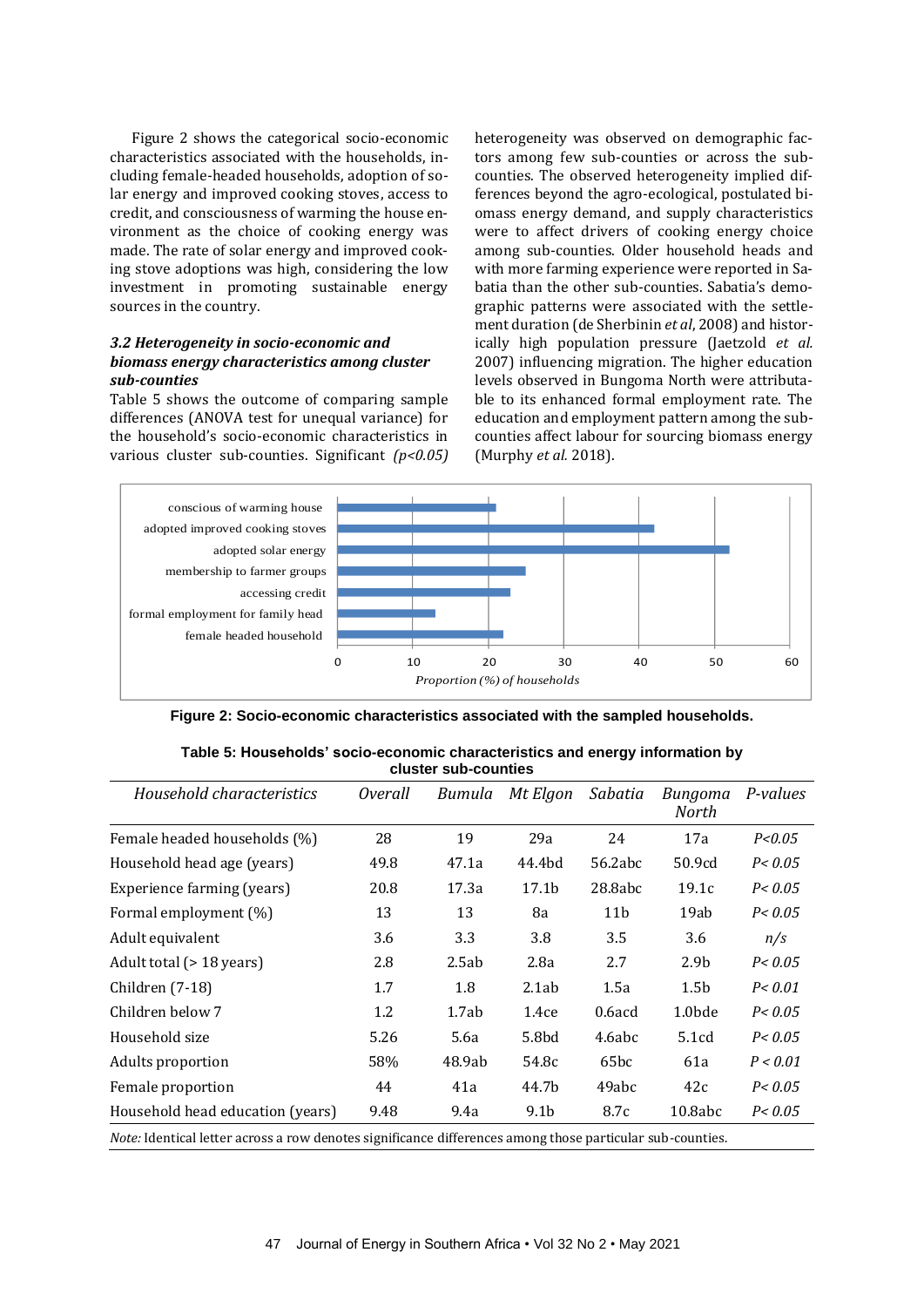| Household characteristics                       | <i>Overall</i> | Bumula | Mt. Elgon         | Sabatia           | Bungoma<br>North | P-values |
|-------------------------------------------------|----------------|--------|-------------------|-------------------|------------------|----------|
| A firewood episode duration<br>(minutes)        | 79.2           | 54.7ab | 110acd            | 78.8bd            | 71c              | P < 0.05 |
| Firewood-fetching household mem-<br>bers        | 1.3            | 1.6a   | 1.2a              | 1.3               | 1.4              | P < 0.05 |
| Weekly firewood gathering duration<br>(minutes) | 273            | 243a   | 391ab             | 292               | 200ab            | P < 0.05 |
| Average firewood distance (km)                  | 0.56           | 0.31a  | 1.2abc            | 0.44 <sub>b</sub> | 0.28c            | P < 0.01 |
| Own farm firewood gathering (%)                 | 56             | 73ab   | 35acd             | 56bd              | 70c              | P < 0.05 |
| Solar adoption (%)                              | 52             | 58a    | 51bd              | 30abc             | 70 <sub>cd</sub> | P < 0.01 |
| Improved cooking stoves (%)                     | 49             | 53a    | 22abd             | 40 <sub>bc</sub>  | 56cd             | P < 0.05 |
| Weekly household expenditure (KES)              | 1872           | 2422ab | 1805ac            | 1889d             | 1508bcd          | P < 0.05 |
| Per capita daily expenditure (KES)              | 55             | 63.8a  | 49.5b             | 64.7bc            | 45ac             | P < 0.05 |
| Sufficiency in maize production                 | 73             | 82ab   | 71ace             | 55bcd             | 86de             | P < 0.01 |
| Credit access (%)                               | 23             | 33a    | 14a               | 20                | 26               | P < 0.01 |
| Number of houses owned by a house-<br>hold      | 2.0            | 1.9a   | 2.03 <sub>b</sub> | 1.7 <sub>bc</sub> | 2.2ac            | P < 0.01 |
| Conscious of warming house                      | 21             | 15a    | 25c               | 31abd             | 13bcd            | P < 0.05 |
| $Notoc·1$ KFS $100 - I$ ISD                     |                |        |                   |                   |                  |          |

*Notes:* 1. KES 100 = USD.

2. Identical letter across a row denotes significance differences among those particular sub-counties.

A comparison of sample differences (ANOVA test for unequal variance) for the household's energy associated factors among the sub-counties is shown in Table 6. Firewood gathering was observed to take between four and seven hours weekly for each household. Households in Mt Elgon were observed to significantly (*P< 0.05*) employ more biomass cooking energy sourcing efforts than others in terms of distances covered to fetch firewood and duration per episode. The numbers of household members involved in firewood gathering in Bumula were significantly more than in Mt Elgon. Comparing cooking energy security and drivers of biomass reliance among the sub-counties was complex, for a number of reasons. First, while firewood fetching efforts, as evidenced by duration per episode, time taken weekly, and distance covered, demonstrates Mt Elgon facing challenges in accessing firewood. The lower opportunity cost associated with accessing firewood from the forest reserve could explain the observed fuel sourcing behaviour there. Forest reserves are associated with sufficiency (Kandel *et al,* 2016), quality and diversity of firewood (Egeru *et al,* 2014; Agea *et al,* 2010). Availability of labour is another factor that could drive households to assign more effort to energy sourcing.

Inaccessibility of a public forest for firewood gathering had driven households to rely more on their own farm products through tree planting or use of agricultural waste, or to adopt cleaner, modern energy sources. Households in all the other sampled sub-counties significantly relied on their farm for firewood compared with only 35% in Mt Elgon. The diminished free access to the forest for firewood collection appears to have driven households to adopt improved cooking stoves associated with energy saving (Murphy *et al*. 2018). A significantly higher proportion in adopting improved energy cooking stoves was reported in sub-counties other than Mt Elgon. Firewood fetched from own farm was supplemented by collection from road reserves and by purchases from the market (Murphy *et al.* 2018), especially during harsh weather. Consciousness of warming the house's environment when choosing the cooking energy source reported mainly in Mt Elgon and Sabatia, was attributable to the higher altitude and resultant low temperatures (Jaetzold *et al*. 2007).

#### *3.3 Cooking energy sourcing by essential meals for various cluster sub-counties*

Households were observed to use various multiple energy sources in cooking breakfast, lunch and supper. In Figure 3 (a), (b) and (c), the proportions of households using the various cooking energy choices for respective meals and in the sampled sub-counties are shown. Firewood was the most preferred cooking energy choice, with more than three-quarters of respondents adopting it across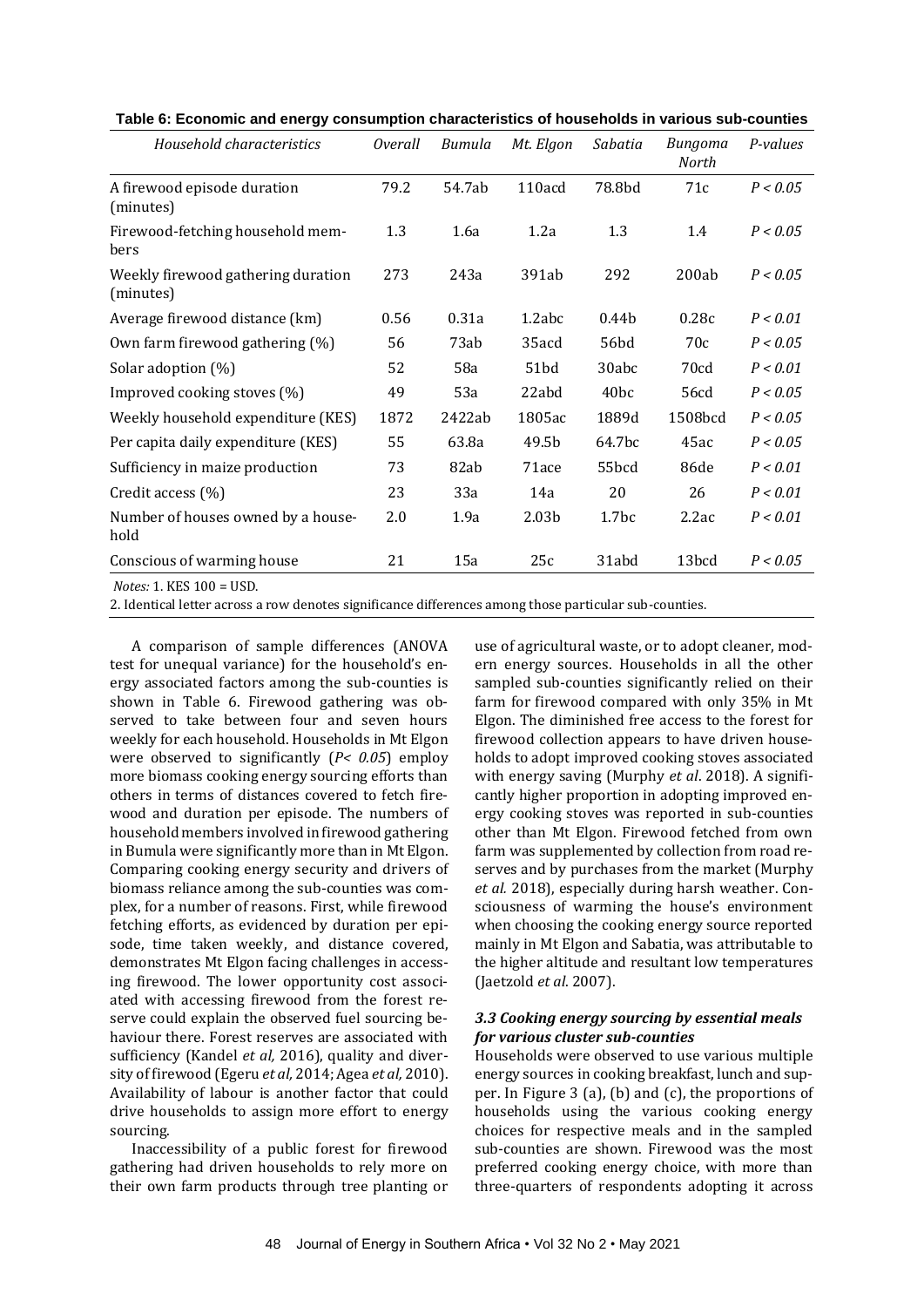meals and sub-counties. Other cooking energy sources utilised in cooking, although to a far lesser extent, include sticks, agricultural waste, transitional sources (charcoal and kerosene) and LPG. The outcome of this study portrays energy stacking (Muller and Yan, 2018) across the essential meals prepared by the household. The energy stacking concept states that, as household incomes rise, the households expand their energy use options by adopting other sources while they continue using the traditional sources (Sclag and Zuzarte, 2008). The observation on energy stacking is consistent with other research findings (van der Kroon *et al.* 2014; Jumbe and Angelsen, 2011).



**Figure 3: Proportion of households using various cooking energy sources for key meal preparations c) Supper among sub-counties.**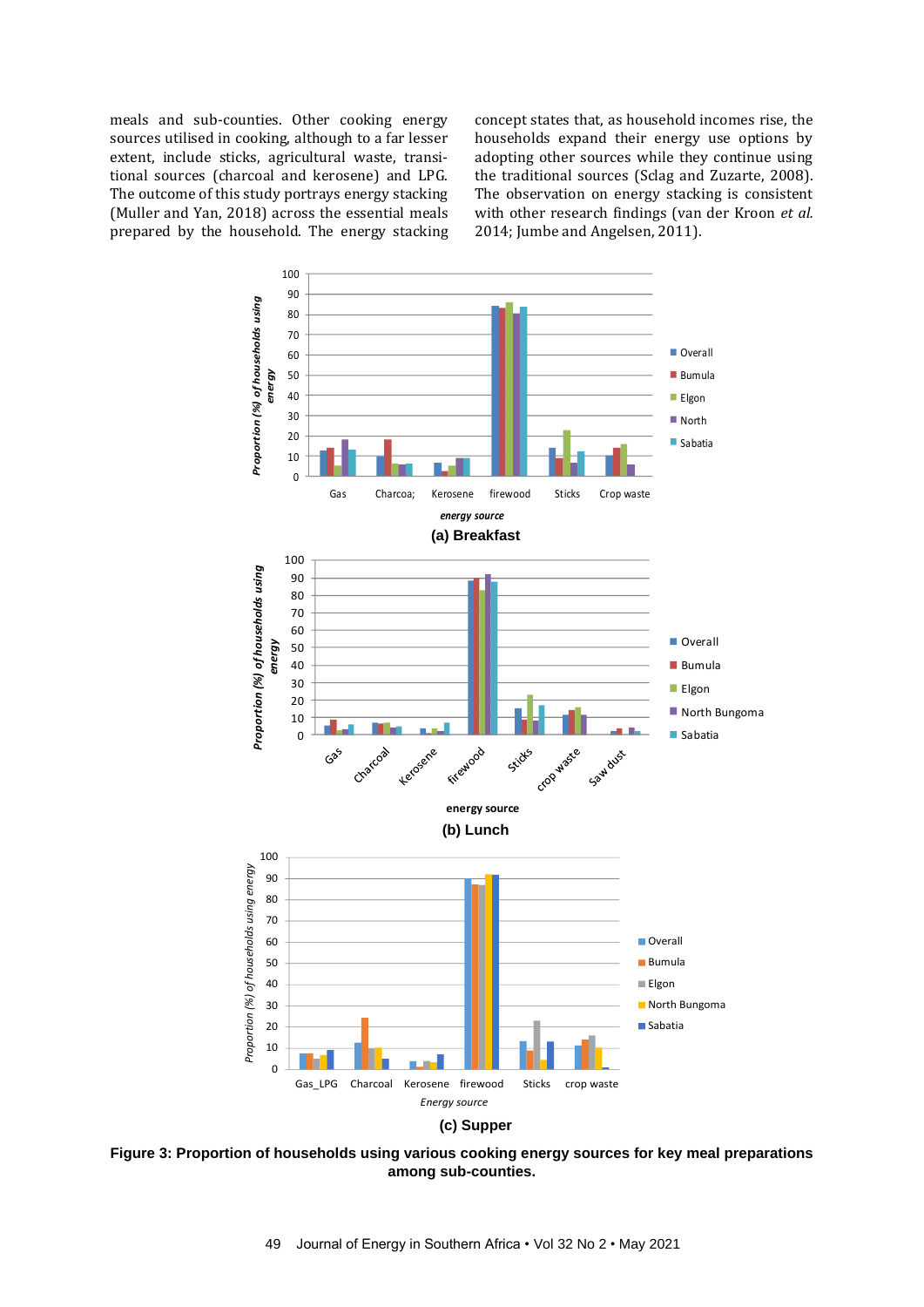A slight increase in the use of cleaner energy, mostly LPG, was observed in breakfast preparation compared with the other meals. The proportion of households using LPG for breakfast preparation doubled (13%) compared with those using it for cooking lunch in the entire region, and by 500% in Bumula. The usage of charcoal was slightly higher for supper preparation than for other meals. A few households across sub-counties had adopted the use of sawdust as an energy source for lunch cooking. The observed shift in the choice of cooking energy based on the essential meal was associated with the types of food prepared and the cooking methods (Pathare and Roskilly, 2011). Shifting in using an energy type to make different meals indicated a desire to optimise cooking time and the disparity in value attached to various meals (Akinoso and Oladeji, 2017) by households. As household members wish to disperse for various daily chores, including school, formal employment, and off- and on-farm commitments, the usage of LPG increases as an energy source for breakfast preparation. Setting up firewood and charcoal stoves takes longer and reduces their choice for breakfast preparation. Nevertheless, the initial investment in LPG energy, economic welfare, and accessibility to refilling points may have hindered more households from adopting this cleaner energy source.

#### *3.4 Cooking durations for various meals*

Figure 4 shows the time households took to make the three essential meals. On average, households in Sabatia took half an hour to prepare breakfast and twice as long (64 minutes) to prepare lunch. Lunch and supper took almost the same time to prepare in Sabatia, unlike the other sub-counties, where substantial time differences were reported. Households in Sabatia used the shortest duration for preparing lunch and the longest for cooking supper. On average, the total time taken to prepare the three meals ranged between 159 (Bumula) and 215 minutes (Mt Elgon).

Considering the close cultural proximity between households in Bungoma North and Bumula sub-counties to those of Sabatia, differences in durations of cooking and culinary behaviours (Geremew *et al.* 2014) were mostly associated with food and energy availability.

#### *3.5 Determinants of cooking energy choices*

Multinomial regression results outcome are shown in Tables 7, 8 and 9 for breakfast, lunch, and supper respectively. The statistical regression outcomes, including the number of observations, the likelihood ratio (LR), chi2; Prob >chi2, Pseudo  $R^2$  and log-likelihood, are shown in respective tables. Consistent with the energy ladder theory (Nlom and Karimov, 2015) and the energy poverty-income poverty interlinks (Khandker *et al.* 2012), factors associated with household income – including access to credit (credit), involvement in formal employment (hhformal), per capita expenditure (logexpcap), and proportion of adults in a household (propadults) – were significant in influencing the shift from firewood to LPG for breakfast preparation (Table 7). The 'cooking energy ladder' concept states that households shift from traditional cooking energy sources to modern, sophisticated fuels as their economic status improves (van der Horst and Hovorka, 2008). The cooking energy stepwise pattern (ladder) as a household's financial status improves, starts from animal dung, crop wastes/firewood and charcoal, moving up to kerosene, LPG and then electricity. The observed interlinks between income factors and shifts to cleaner energy provide incentives for testing the environmental Kuznets theorem (Al-Mulali *et al.* 2016), especially with the availability of time series data. The



**Figure 4: Average daily households' duration of cooking meals in minutes for the cluster sub-counties.**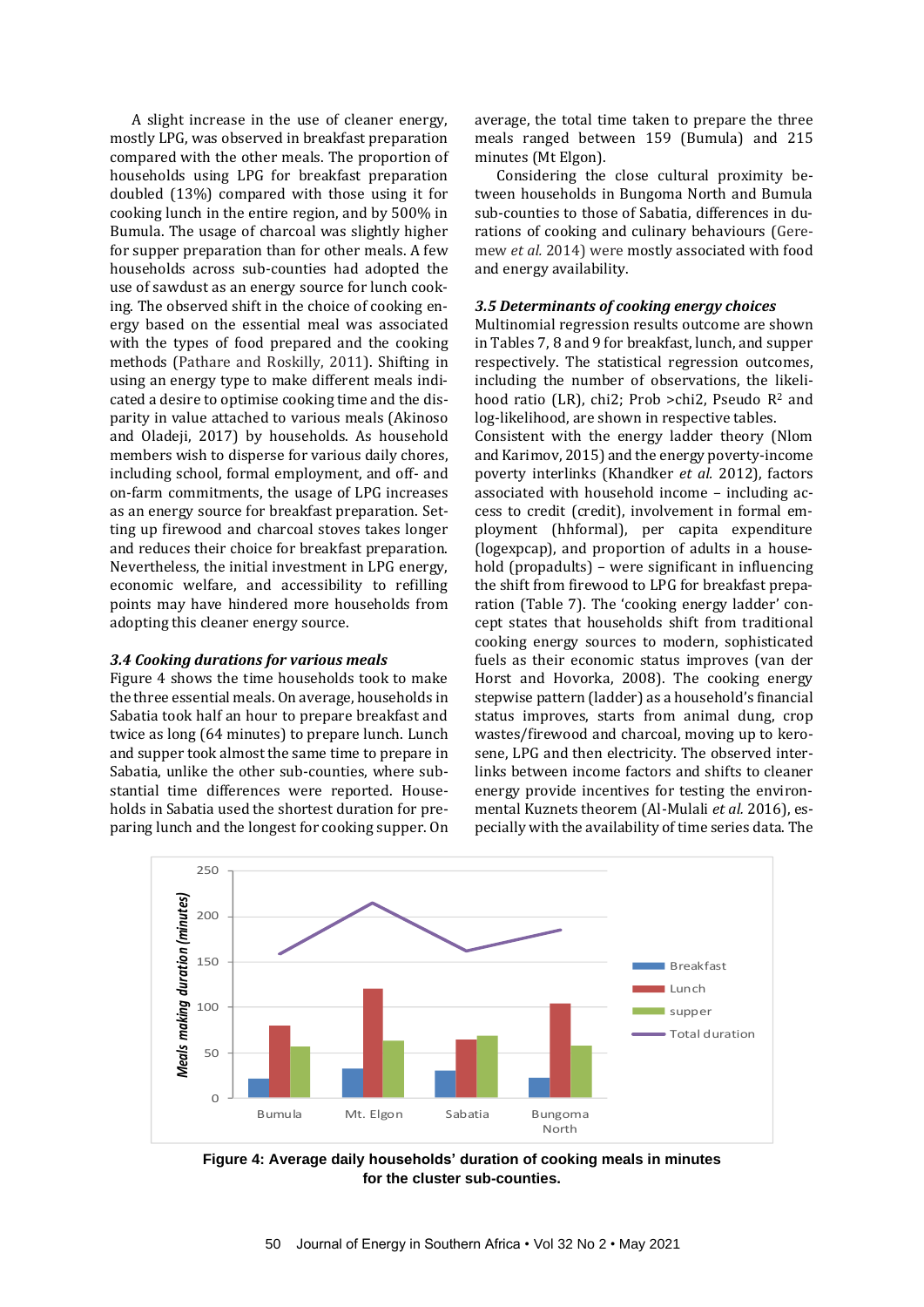| Breakfast energy                                                     | LPG                                           |            | <b>Sticks</b>         |       | Agricultural          |            | <b>Others</b>         |        |
|----------------------------------------------------------------------|-----------------------------------------------|------------|-----------------------|-------|-----------------------|------------|-----------------------|--------|
|                                                                      | Coefficient                                   | Std. error | Coefficient Std error |       | Coefficient Std error |            | Coefficient Std error |        |
| loghhage                                                             | 0.591                                         | 2.706      | $-2.289$              | 1.542 | $-1.444$              | 1.392      | $-0.886$              | 1.555  |
| sqrtfempr                                                            | $-1.142$                                      | 3.016      | $-1.176$              | 1.752 | $-0.739$              | 1.993      | $-3.334**$            | 1.59   |
| sqrtepisofw                                                          | 0.028                                         | 0.092      | 0.003                 | 0.061 | 0.046                 | 0.060      | 0.013                 | 0.062  |
| sqrtinvesag                                                          | 0.005                                         | 0.007      | $-0.001$              | 0.006 | $-0.004$              | 0.005      | $-0.005$              | 0.006  |
| sqrt2maiprd                                                          | 0.454                                         | 0.740      | 0.248                 | 0.311 | 1.255                 | 0.445      | 0.385                 | 0.603  |
| sqrtmaizeprd                                                         | $-0.054$                                      | 0.081      | $-0.008$              | 0.023 | $-0.047$              | 0.021      | $-0.037$              | 0.056  |
| sqrtfwcost                                                           | $-0.031$                                      | 0.041      | $0.091***$            | 0.034 | 0.038                 | 0.029      | $-0.002$              | 0.031  |
| Elgon                                                                | $-1.9097$                                     | 1.744      | 0.679                 | 0.862 | 16.836                | 969.866    | 0.842                 | 0.956  |
| Bungoma North                                                        | $-2.102$                                      | 1.360      | 0.621                 | 0.852 | 16.903                | 969.865    | 1.028                 | 0.863  |
| Bumula                                                               | $-1.438$                                      | 1.307      | $-1.797$              | 1.284 | 17.013                | 969.865    | 0.919                 | 0.930  |
| sqrtfwdis                                                            | $-0.715$                                      | 1.269      | 0.27                  | 0.647 | $-2.907$              | $0.895***$ | 0.240                 | 0.633  |
| logexpcap                                                            | 1.893**                                       | 0.828      | 0.098                 | 0.544 | 0.759                 | $0.452*$   | 0.241                 | 0.465  |
| improvjiko                                                           | 1.237                                         | 1.006      | $-0.554$              | 0.616 | $-0.763$              | 0.616      | 0.604                 | 0.552  |
| swh_warmhouse                                                        | $-0.261$                                      | 0.934      | 0.351                 | 0.615 | 1.487                 | $0.6245**$ | $-0.175$              | 0.68   |
| hhno                                                                 | $-0.280$                                      | 0.549      | $-0.836***$           | 0.363 | 0.099                 | 0.296      | $-0.151$              | 0.366  |
| solar                                                                | 1.381                                         | 1.0045     | $-0.036$              | 0.558 | $-0.013$              | 0.546      | 0.259                 | 0.564  |
| livesente                                                            | 0.236                                         | 0.574      | 0.301                 | 0.33  | $-0.278$              | 0.315      | 0.058                 | 0.298  |
| farmergrp                                                            | 1.218                                         | 1.489      | $-1.952*$             | 1.126 | $-1.181$              | 0.976      | $-3.391***$           | 1.194  |
| credit                                                               | $-3.771**$                                    | 1.854      | 1.754*                | 1.178 | 1.036                 | 0.966      | $1.672**$             | 1.152  |
| fcopdn                                                               | 0.039                                         | 0.024      | $-0.009**$            | 0.012 | $-0.026$              | $0.015*$   | $-0.009**$            | 0.013  |
| agricont                                                             | $-0.020$                                      | 0.017      | $-0.010$              | 0.009 | 0.005                 | 0.011      | 0.002                 | 0.010  |
| fw_1farm                                                             | $-0.475$                                      | 1.008      | 1.935***              | 0.632 | 0.448                 | 0.637      | 0.385                 | 0.589  |
| firepeople                                                           | $-1.238$                                      | 0.864      | $-0.195$              | 0.340 | $-0.141$              | 0.262      | $-0.541$              | 0.427  |
| hhhead_edu                                                           | 0.114                                         | 0.147      | $-0.090$              | 0.103 | 0.003                 | 0.099      | 0.156                 | 0.105  |
| HH average_ed                                                        | $-0.169$                                      | 0.227      | 0.011                 | 0.129 | $-0.0373$             | 0.113      | $-0.406***$           | 0.130  |
| hsize                                                                | $-0.803*$                                     | 0.496      | $-0.369$              | 0.268 | 0.180                 | 0.234      | $-0.294$              | 0.299  |
| hhs                                                                  | 1.849                                         | 1.586      | $-0.334$              | 0.719 | $-0.9016$             | 0.672      | $-0.083$              | 0.8313 |
| hhformal                                                             | $2.271**$                                     | 1.035      | 0.771                 | 0.979 | $-0.57$               | 0.902      | 0.952                 | 0.799  |
| adults_equiv2                                                        | 0.513                                         | 0.386      | 0.397                 | 0.260 | 0.273                 | 0.235      | 0.253                 | 0.262  |
| propadults                                                           | $-7.039**$                                    | 3.368      | $-2.120$              | 1.899 | 1.225                 | 1.618      | 1.214                 | 1.947  |
| Sqrttree                                                             | 0.144                                         | 0.1596     | $-0.311*$             | 0.178 | $-0.074$              | 0.119      | $-0.097$              | 0.145  |
| sqrtlandow                                                           | 1.029                                         | 0.789      | $-1.029*$             | 0.610 | $-0.245$              | 0.4184     | 0.002                 | 0.538  |
| _cons                                                                | $-11.512$                                     | 12.997     | 8.048                 | 6.217 | $-20.645$             | 969.883    | 2.743                 | 6.832  |
| No of observations 336<br>$Prob > chi2 = 0.0000$                     |                                               |            |                       |       |                       |            |                       |        |
|                                                                      | LR chi2 (128) 259.06<br>Pseudo $R^2 = 0.3471$ |            |                       |       |                       |            |                       |        |
| Log likelihood $= -243.64$                                           |                                               |            |                       |       |                       |            |                       |        |
| NB: Sabatia is base sub-county                                       |                                               |            |                       |       |                       |            |                       |        |
| *** Significance at 1%; ** Significance at 5%; * Significance at 10% |                                               |            |                       |       |                       |            |                       |        |

**Table 7: Multinomial regression for outcome for drivers of breakfast cooking energy choice**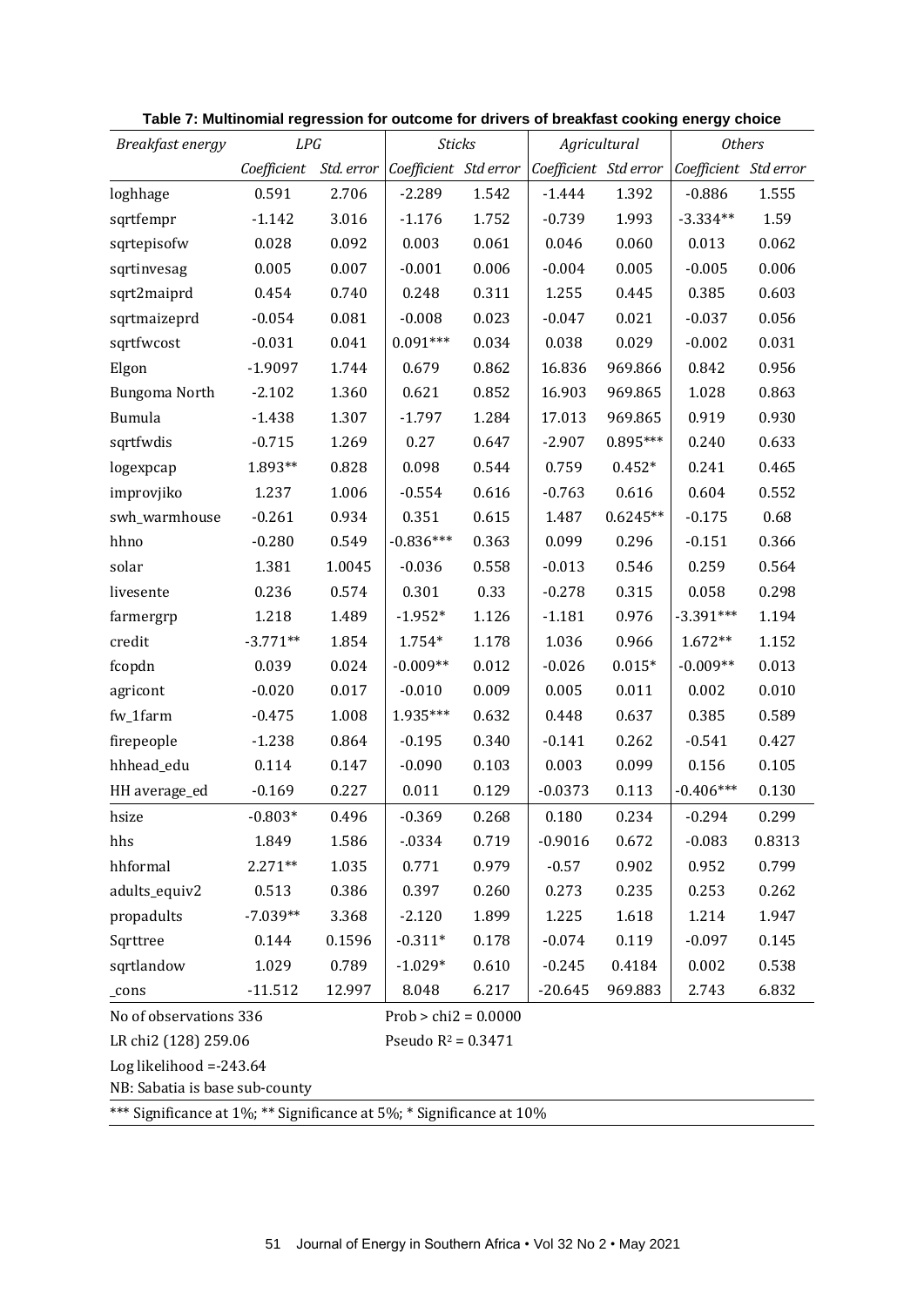environmental Kuznets theorem relates community economic development and environmental welfare. It postulates that initial economic growth leads to deterioration in the environment; however, after a certain level of economic growth, a society begins improving its relationship with the environment and reducing its levels of environmental degradation.

The probability of households shifting from firewood to LPG in breakfast preparation was significantly  $(P < 0.05)$  influenced by access to credit, involvement in formal employment, per capita expenditure, and the proportion of adults. The household head's involvement in formal employment positively influenced the probability of shifting from firewood to LPG. Formal employment is associated with extra income that could be invested in both the LPG and its associated equipment, including gas cylinder and burners. Formal employment also boosts the perception of an individual affiliation to a high ranking in a rural society, enhancing preference for clean energy (Muller and Yan, 2018). The desire for a household to spend a short time in preparation, and ensuring the formally employed partake of breakfast at home together with their family, also underlines the adoption of LPG.

Access to credit negatively affected the probability of household shifting to clean energy an observation that was contrary to expectation since credit has been reported to enhanced welfare (Rehfuess *et al,* 2006). Borrowing could be quite risky, and associated with extreme deficiency in finances, so that credit was restricted to more basic needs than investing in the energy transition. The proportion of adults in a household negatively, and significantly,

affected the shift from firewood to LPG. A high proportion of adults pointed to access to labour that could be harnessed for both sourcing firewood fuel and preparing meals. Per capita income presented by expenditure, positively and significantly influenced the shift from firewood to LPG. This observation was consistent with other studies including Baiyegunhi and Hassan (2014) and Nlom and Karimov (2015).

The probability of households shifting from firewood to sticks in breakfast preparation was significantly  $(P < 0.01)$  influenced by the number of houses owned (hhno), reliance on their farm for firewood collection (fw-1farm), and the cost of firewood (sqrtfwcost). At  $P < 0.05$ , the ability to meet food demand by own production (fcopdn) was indirectly related to a shift from firewood to sticks. Membership of farmers' groups (farmerprp), credit access, number of trees planted (sqrttree), and the amount of land owned by the households (sqrtlandow) were weakly significant (P< 0.1) in influencing the probability of a shift from firewood to sticks. Considering the probable factors and the direction of shifts to sticks utilisation, the energy source is inferior. With firewood being used by a large proportion of households and being a base of analysis, the shift to sticks with a rise in firewood price attests to the inferiority of sticks. Poor households may only have one hut, however, as access to income increases their ability to construct more houses was enhanced. Households without the networking opportunity provided by membership of farmers' groups were likely to utilise sticks instead of firewood. Holding small farms and having few or no trees planted was associated with poverty.

| Lunch energy  | Sticks      |           | Agricultural wastes |           | <b>Others</b> |           |
|---------------|-------------|-----------|---------------------|-----------|---------------|-----------|
|               | Coefficient | Std error | Coefficient         | Std error | Coefficient   | Std error |
| loghhage      | $-0.757$    | 0.978     | 0.197               | 0.928     | $-0.122$      | 0.812     |
| sqrtfempr     | $-0.072$    | 1.795     | 1.161               | 1.946     | 1.375         | 1.256     |
| sqrtepisofw   | $-0.039$    | 0.063     | 0.054               | 0.058     | 0.010         | 0.051     |
| sqrtinvesag   | $-0.001$    | 0.005     | $-0.002$            | 0.004     | $-0.008$      | 0.005     |
| sqrt2maiprd   | $-0.025$    | 0.288     | 1.411               | 0.442     | $-0.101$      | 0.281     |
| sqrtmaizeprd  | 0.011       | 0.022     | $-0.043$            | 0.022     | 0.017         | 0.021     |
| sqrtfwcost    | $0.066**$   | 0.030     | $-1.351*$           | 0.692     | $-0.038*$     | 0.025     |
| Elgon         | 0.917       | 0.854     | 15.231              | 538.56    | 0.772         | 0.727     |
| Bungoma north | 0.761       | 0.801     | 15.553              | 538.56    | $-0.483$      | 0.695     |
| Bumula        | $-15.764$   | 703.02    | 15.607              | 538.56    | $-0.986$      | 0.794     |
| sqrtfwdis     | 0.803       | 0.622     | $-2.459$            | 0.842     | $-0.155$      | 0.551     |
| logexpcap     | 0.673       | 0.558     | 0.313               | 0.416     | $-0.213$      | 0.399     |
| Improve_stove | $-0.873$    | 0.636     | $-0.303$            | 0.561     | 0.470         | 0.478     |

**Table 8: Multinomial regression for outcome for drivers of lunch cooking energy choice**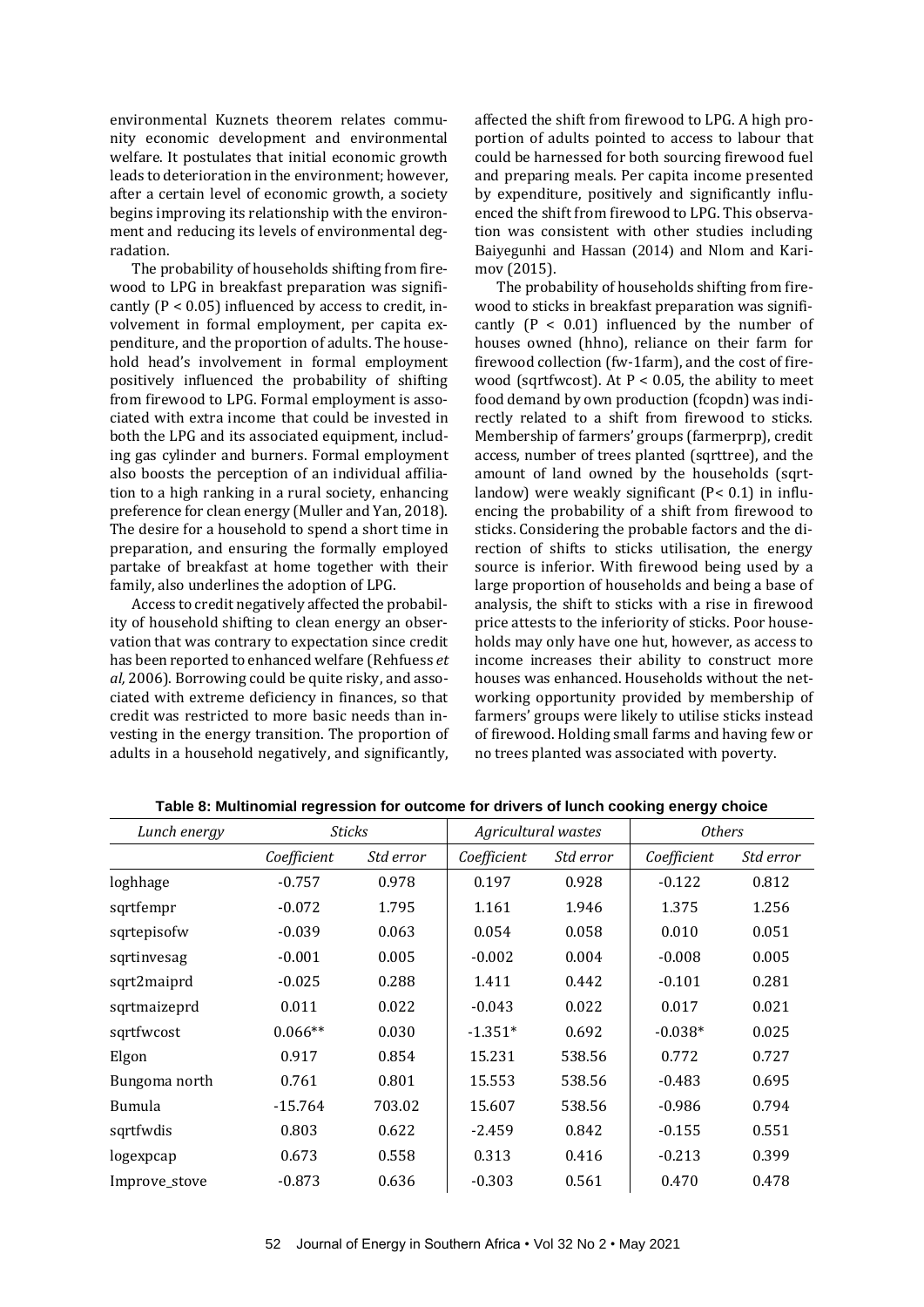| swh_warmhouse                                                        | $-0.182$    | 0.633 | $1.063***$          | 0.575  | $-0.132$   | 0.556  |  |  |
|----------------------------------------------------------------------|-------------|-------|---------------------|--------|------------|--------|--|--|
| hhno                                                                 | $-0.786**$  | 0.347 | 0.028               | 0.275  | $-0.072$   | 0.289  |  |  |
| solar                                                                | 0.622       | 0.563 | $-0.024$            | 0.525  | 0.897      | 0.508  |  |  |
| farmergrp                                                            | $-1.047*$   | 0.940 | $-1.029$            | 0.891  | $-0.304$   | 0.508  |  |  |
| credit                                                               | 1.362**     | 1.027 | 0.967               | 0.889  | 0.716      | 0.804  |  |  |
| fcopdn                                                               | $-0.025***$ | 0.012 | $-0.026$            | 0.014  | $-0.013$   | 0.010  |  |  |
| agricontri                                                           | $-0.0224**$ | 0.010 | 0.0175              | 0.0112 | $-0.0061$  | 0.0079 |  |  |
| fw_1farm                                                             | $2.454***$  | 0.687 | 0.639               | 0.619  | $-0.386$   | 0.533  |  |  |
| firepeople                                                           | $-0.028$    | 0.340 | $-0.080$            | 0.240  | $-0.040$   | 0.325  |  |  |
| hhhead_edu                                                           | $-0.099$    | 0.096 | 0.021               | 0.091  | 0.084      | 0.094  |  |  |
| HH_A average_ed.                                                     | $-0.041$    | 0.132 | $-0.153*$           | 0.116  | $-0.167$   | 0.107  |  |  |
| hsize                                                                | $-0.037$    | 0.298 | 0.413               | 0.299  | 0.540      | 0.256  |  |  |
| Adult_equiv2.                                                        | 0.251       | 0.436 | $-0.039$            | 0.391  | $-1.215**$ | 0.381  |  |  |
| hhs                                                                  | 0.421       | 0.688 | $-0.869$            | 0.640  | 0.035      | 0.589  |  |  |
| Hh formal                                                            | 1.903       | 0.887 | $-0.536$            | 0.782  | $1.625**$  | 0.623  |  |  |
| sqrttree                                                             | 0.030       | 0.041 | $-0.015$            | 0.033  | 0.015      | 0.031  |  |  |
| propadults                                                           | $-0.794$    | 1.865 | 3.586*              | 1.900  | 3.930*     | 1.764  |  |  |
| sqrtlandow                                                           | $-0.822$    | 0.606 | $-0.647$            | 0.434  | 0.561      | 0.400  |  |  |
| _cons                                                                | $-2.730$    | 6.355 | $-25.242$           | 538.58 | $-0.975$   | 3.802  |  |  |
| NB: Sabatia is base sub-county                                       |             |       |                     |        |            |        |  |  |
| The LR chi2 $(96) = 202.08$                                          |             |       | Pseudo $R2 = 0.302$ |        |            |        |  |  |
| Prob > $chi2 = 0.00$<br>$log$ likelihood = -233.83                   |             |       |                     |        |            |        |  |  |
| *** Significance at 1%; ** Significance at 5%; * Significance at 10% |             |       |                     |        |            |        |  |  |

The probability of households shifting from firewood to agricultural crop wastes was significantly influenced by the wish to warm the house (*p< 0.01*), the distance covered to fetch firewood (sqrtdis), and per capita expenditure (*p< 0.05)*. At a significant level ( $p < 0.01$ ), the probability of households shifting from firewood to other sources of breakfast cooking energy was correlated with households' members' average education (HHaverage-ed) and membership of a farmers' group. Other factors influencing shifts to transition energy sources (p<0.05) include credit and the proportion of females (sqrtfempr). Both firewood and stick collection from farmlands and/or forests have been largely associated with women (Agea *et al.* 2010). Therefore, it was expected that, if the female proportion reduces, the shift from gathered biomass to other sources is enhanced.

The number of households utilising LPG for both lunch and supper were few, hindering the energy source from being analysed separately. The few households using LPG were considered as among 'other'. Factors influencing households to shift from firewood to sticks, agricultural wastes and other transitional energy for breakfast were similar to those associated with lunch (Table 8) and supper

(Table 9). Notable differences were observed among determinants of energy sources for various meals in terms of a few factors and levels of significance. For example, in the case of lunch *agricontri* and *sqrtfw* cost were significant for shifting to sticks and 'other' respectively in contrast to breakfast. Enhanced levels of significance were observed in *fcopdn* and *credit* for lunch compared to breakfast. Except for *hhno*, which showed significance in influencing the shift from firewood to sticks in case of breakfast and not supper, all other factors had similar effects. Determinants of energy shifts to 'other' in the case of supper included *improve\_stove*, *fw\_1farm* and *firepeople,* unlike for breakfast.

Results of average marginal effects for firewood and its probabilities of use for various meals are shown in Appendix 1. Households were observed to have 90%, 91% and 96% probabilities of choosing firewood as the energy for cooking breakfast, lunch, and supper, respectively. The likelihood of adopting modern energy (LPG) was only 0.3% for breakfast.

#### **4. Conclusion**

Consistent with other studies across the sub-Saharan Africa, including southern Africa, firewood was found to be the most utilised source of cooking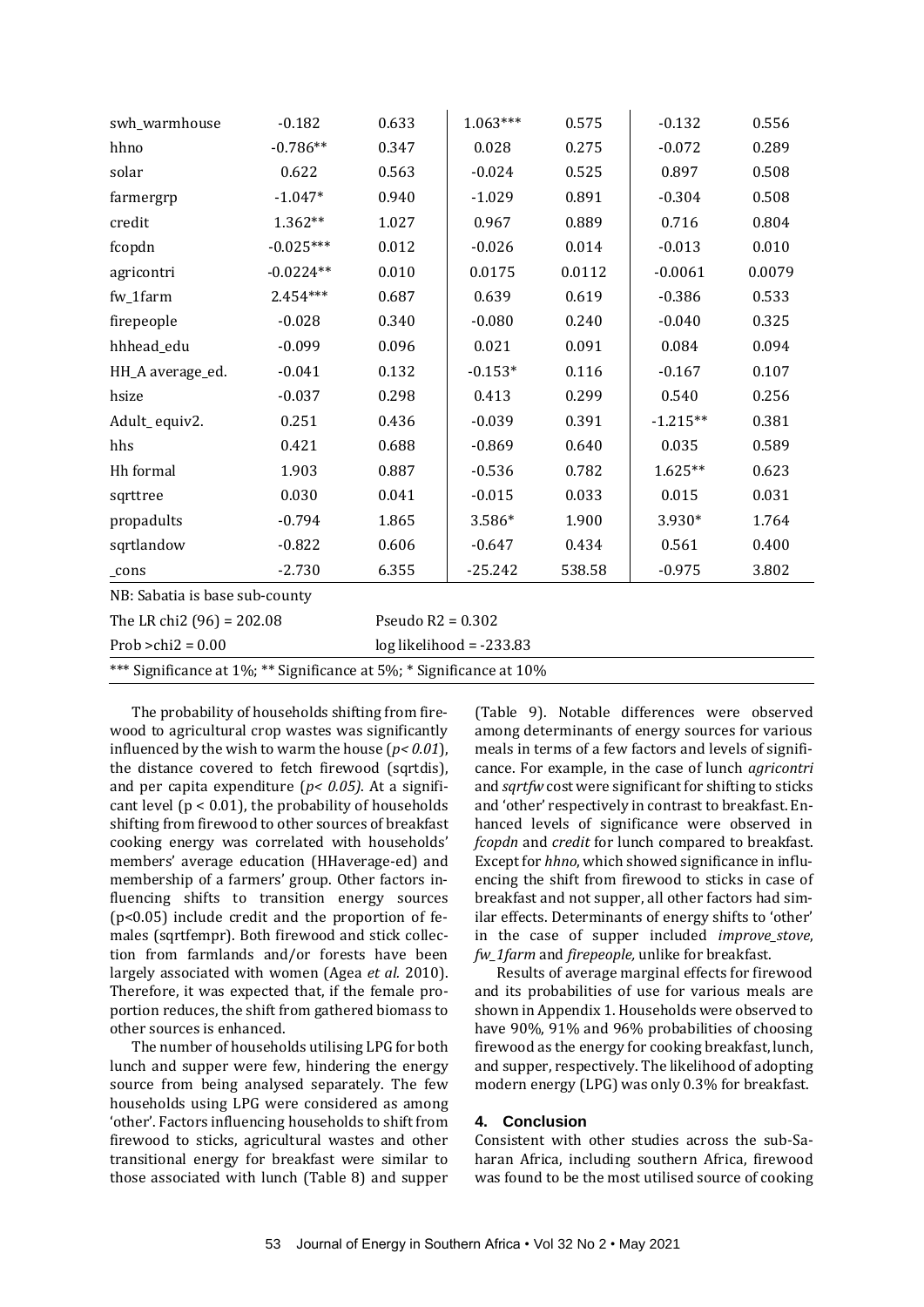|                                | <b>Sticks</b>                                                        |           | Crops wastes         |                            | <b>Others</b> |           |  |  |  |
|--------------------------------|----------------------------------------------------------------------|-----------|----------------------|----------------------------|---------------|-----------|--|--|--|
|                                | Coefficient                                                          | Std error | Coefficient          | Std error                  | Coefficient.  | Std error |  |  |  |
| loghhage                       | $-1.132$                                                             | 1.567     | $-0.844$             | 1.291                      | $-1.640$      | 1.510     |  |  |  |
| sqrtfempr                      | 1.364                                                                | 1.438     | $-0.177$             | 1.742                      | $-0.621$      | 1.481     |  |  |  |
| sqrtepisofw                    | $-0.084$                                                             | 0.079     | $-0.005$             | 0.058                      | 0.072         | 0.061     |  |  |  |
| sqrtinvesag                    | $-0.001$                                                             | 0.007     | 0.000                | 0.005                      | $-0.002$      | 0.005     |  |  |  |
| sqrt2maiprd                    | $-0.337$                                                             | 0.372     | $-0.167$             | 0.385                      | $-0.235$      | 0.355     |  |  |  |
| sqrtmaizeprd                   | 0.039                                                                | 0.042     | 0.030                | 0.032                      | $-0.011$      | 0.040     |  |  |  |
| sqrtfwcost                     | $0.073**$                                                            | 0.0353    | 0.003                | 0.026                      | $-0.076$      | $0.031**$ |  |  |  |
| Elgon                          | 0.681                                                                | 0.869     | 17.821               | 1463.88                    | 0.685         | 0.890     |  |  |  |
| Bungoma North                  | $-0.576$                                                             | 0.934     | 17.909               | 1463.88                    | 0.248         | 0.815     |  |  |  |
| Bumula                         | $-17.264$                                                            | 1661.5    | 17.378               | 1463.88                    | 0.838         | 0.812     |  |  |  |
| sqrtfwdis                      | 1.164                                                                | $0.644*$  | $-1.54**$            | 0.709                      | $-0.074$      | 0.594     |  |  |  |
| logexpcap                      | 0.531                                                                | 0.594     | $0.716*$             | 0.432                      | 0.085         | 0.404     |  |  |  |
| improve_stove                  | $-1.164$                                                             | 0.772     | $-0.530$             | 0.577                      | $1.441**$     | 0.56      |  |  |  |
| swh_warmhouse                  | $-0.446$                                                             | 0.733     | $2.071***$           | 0.544                      | 0.308         | 0.556     |  |  |  |
| hhno                           | $-0.558$                                                             | 0.366     | $-0.102$             | 0.292                      | 0.075         | 0.332     |  |  |  |
| solar                          | $-0.070$                                                             | 0.603     | $-0.154$             | 0.506                      | $-0.315$      | 0.556     |  |  |  |
| livesente                      | $-0.108$                                                             | 0.363     | 0.028                | 0.294                      | 0.035         | 0.305     |  |  |  |
| farmergrp                      | $-1.299$                                                             | 1.124     | $-0.837$             | 0.886                      | $-0.471$      | 0.942     |  |  |  |
| credit                         | 1.993                                                                | 1.196*    | 0.329                | 0.828                      | $-0.548$      | 1.021     |  |  |  |
| fcopdn                         | $-0.020$                                                             | $0.010*$  | 0.004                | 0.008                      | 0.001         | 0.009     |  |  |  |
| agricont                       | $-0.015$                                                             | 0.010     | 0.018                | 0.011                      | 0.007         | 0.009     |  |  |  |
| fw_1farm                       | 2.357***                                                             | 0.753     | 0.255                | 0.584                      | $-1.436**$    | 0.613     |  |  |  |
| firepeople                     | 0.201                                                                | 0.369     | 0.023                | 0.255                      | $-0.973*$     | 0.524     |  |  |  |
| hhhead_edu                     | $-0.091$                                                             | 0.107     | 0.059                | 0.088                      | 0.109         | 0.107     |  |  |  |
| HH average_ed                  | $-0.187$                                                             | 0.136     | $-0.103$             | 0.104                      | $-0.095$      | 0.123     |  |  |  |
| hsize                          | 0.009                                                                | 0.263     | 0.252                | 0.218                      | 0.085         | 0.285     |  |  |  |
| hhs                            | 0.282                                                                | 0.742     | $-0.581$             | 0.612                      | $-0.101$      | 0.754     |  |  |  |
| hhformal                       | 1.482                                                                | 1.074     | $-0.544$             | 0.849                      | 0.920         | 0.693     |  |  |  |
| adults_equiv2                  | 0.106                                                                | 0.251     | 0.150                | 0.218                      | 0.061         | 0.242     |  |  |  |
| propadults                     | 0.147                                                                | 1.886     | 0.886                | 1.542                      | 0.289         | 1.953     |  |  |  |
| sqrttree                       | $-0.174$                                                             | 0.200     | 0.089                | 0.124                      | 0.025         | 0.119     |  |  |  |
| sqrtlandow                     | $-0.675$                                                             | 0.754     | $-0.151$             | 0.387                      | 0.729         | 0.450     |  |  |  |
| _cons                          | 2.436                                                                | 6.389     | $-22.061$            | 1463.88                    | 4.012         | 6.662     |  |  |  |
| NB: Sabatia is base sub-county |                                                                      |           |                      |                            |               |           |  |  |  |
| LR chi2 (96) = 205.71          |                                                                      |           | Pseudo $R^2 = 0.337$ |                            |               |           |  |  |  |
| Prob > $chi2 = 0.00$           |                                                                      |           |                      | $log$ likelihood = -202.78 |               |           |  |  |  |
|                                | *** Significance at 1%; ** Significance at 5%; * Significance at 10% |           |                      |                            |               |           |  |  |  |

**Table 9: Multinomial regression for outcome for drivers of supper cooking energy choice**

energy. The higher level of the sampled household reliance on firewood was, however, attributed to the sampled area being rural. High levels of heterogeneity were observed among sub-counties in demodemographic and traditional biomass usage characteristics, requiring caution as to policy analysis variable choices. Sticks were observed to be inferior energy sources, where the shift from firewood to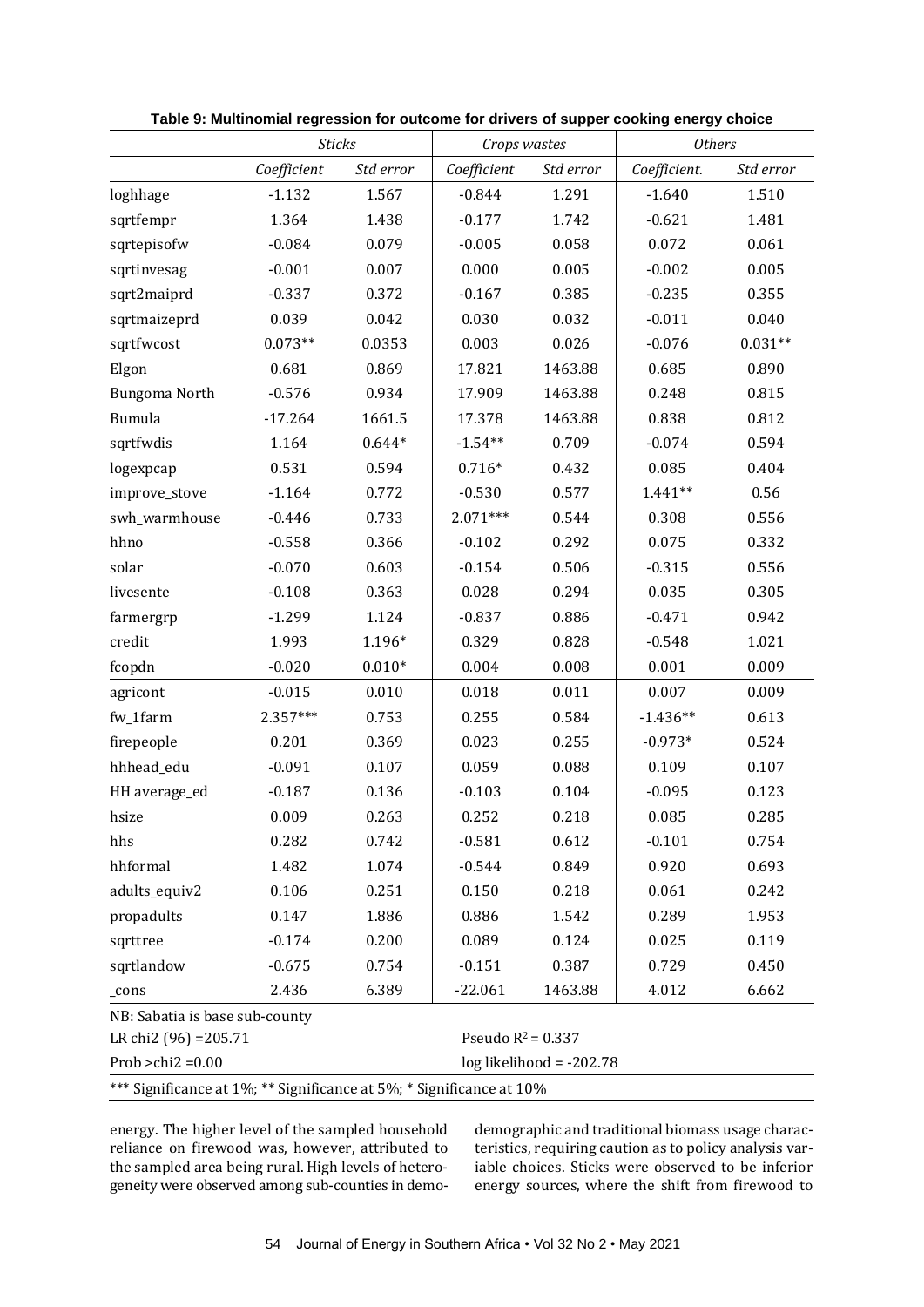them was influenced by price and the household's disposable income positions (poverty).

Desegregation of cooking energy utilisation by the meals type (breakfast, lunch and supper) has revealed household energy choices. Each of the meals represents varying requirements of time, energy choice mix, and number of optional sources of energy. Adopting clean energy sources was more associated with breakfast than the other meals. Nevertheless, consistency was observed both in the significant factors and the direction of influence on choices for cooking energy used for various meal types. Across all types, reliance on own farm for firewood significantly influenced shifting to sticks. The choice of crop waste as a cooking energy source was influenced by the desire to warm houses, across the meal types.

Despite western Kenya having sub-counties showing salient contrasts in agro-ecological, socioeconomic and energy access environments, no significant differences were observed in drivers of cooking energy choice between them. The region's sub-counties' farming community could therefore be considered as homogenous in energy demand and supply behaviour. However, significant differences in choice of cooking energy were observed, as influenced by welfare characteristics including formal employment, reliance of own farm for biomass

energy, average pool of household years of education, per capita income, credit use, and the proportions of females and adults in the household. The only agricultural production factor that influenced energy choice was the proportion of food covered by household own production. Both the levels of maize production and increased levels of maize production failed to return a significant influence on cooking energy choice. The cost of firewood and the distance covered to fetch firewood were fuelsourcing factors influencing choice of energy.

This study has also confirmed various concepts associated with choice of cooking energy, including the transition ladder, energy stacking, and the environment-Kuznets (Démurger and Fournier, 2011). The incorporation of agricultural production variables has attested to a relationship between energy choice and agricultural production as explained through the agricultural households' models (Chen *et al.* 2006).

#### **Author contributions**

*F.M. Mwaura:* Designed the study, collected and analysed data, and drafted the manuscript as a part of a PhD thesis. *M. Ngigi:* Supervised the first author in undertaking research, data analysis and developing the manuscript. *G. Obare:* Supervised the first author in undertaking research, data analysis and developing the manuscript.

#### **References**

- Agea, J., Kirangwa, D., Waiswa, D. And Okia, C. 2010. Household firewood consumption and its dynamics in Kalisizo sub-County, Central Uganda. *Ethnobotanical Leaflets* 14: 841-855
- Akinoso, R. and Oladeji, D.O. 2017. Determination of energy and time requirement for cooking pigeon pea (*Cajanus cajan*). *Journal of Biosystems Engineering* 42(1): 56-61. doi [: https://doi.org/10.5307/JBE.2017.42.1.056](https://doi.org/10.5307/JBE.2017.42.1.056)
- Al-Mulali, U., Ozturk. I. and Solarin, A. 2016. Investigating the environmental Kuznets curve hypothesis in seven regions: The role of renewable energy. *Ecological Indicators* 67: 267-282 <https://doi.org/10.1016/j.ecolind.2016.02.059>
- Amoah, S. T. (2019). Determinants of household's choice of cooking energy in a global south city. *Energy and Buildings*, 196:103-111. <https://doi.org/10.1016/j.enbuild.2019.05.026>
- Baiyegunhi, L.J.S. and Hassan, M.B. 2014. Rural household fuel energy transition: Evidence from Giwa LGA Kaduna State, Nigeria. *Energy for Sustainable Development* 20(1):30–35
- Bisu, D.Y., Kuhe, A. and Iortyer, H. A. 2016. Urban household cooking energy choice: An example of Bauchi metropolis, Nigeria. *Energy, Sustainability and Society* 6:15 DOI 10.1186/s13705-016-0080-1
- Brouwer, D.I., Hoorweg, C. J. and Van Liere, J.M. 1997. When households run out of fuel: Responses of rural households to decreasing fuelwood availability, Ntcheu District, Malawi. *World Development* 25 (2): 255-266
- Chen, L., Heerink, N., and van den Berg, M. 2006. Energy consumption in rural China: A household model for three villages in Jiangxi Province. *Ecological Economics*, 58: 407–420.
- Dash, M., Behera, B. and Rahut, B.D. 2018. Understanding the factors that influence household use of clean energy in the Similipal Tiger Reserve, India. *Natural Resources Forum* 42:3–18 DOI: 10.1111/1477-8947.12140
- De, K.D. De, N.N., Nathaniel, M., and Olawole, K. 2014. Minimizing energy usage in cooking to protect environments and health. *International Journal of Energy and Environmental Research* 2 (3): 20-44
- Démurger, S. and Fournier, M. 2011. Poverty and firewood consumption: A case study of rural households in northern China. *China Economic Review* 22:512-523.
- De Sherbinin, A., VanWey, L., McSweeney, K., Aggarwal, R., Barbieri, A., Henry, S., Hunter, L. M. and Twine, W. 2008. Rural household demographics, livelihoods and the environment. *Global Environmental Change*. 18(1): 38–53.
- Dow, J.K. and Endersby, J.W. 2004. Multinomial probit and multinomial logit: A comparison of choice models for voting research. *Electoral Studies* 23: 107–122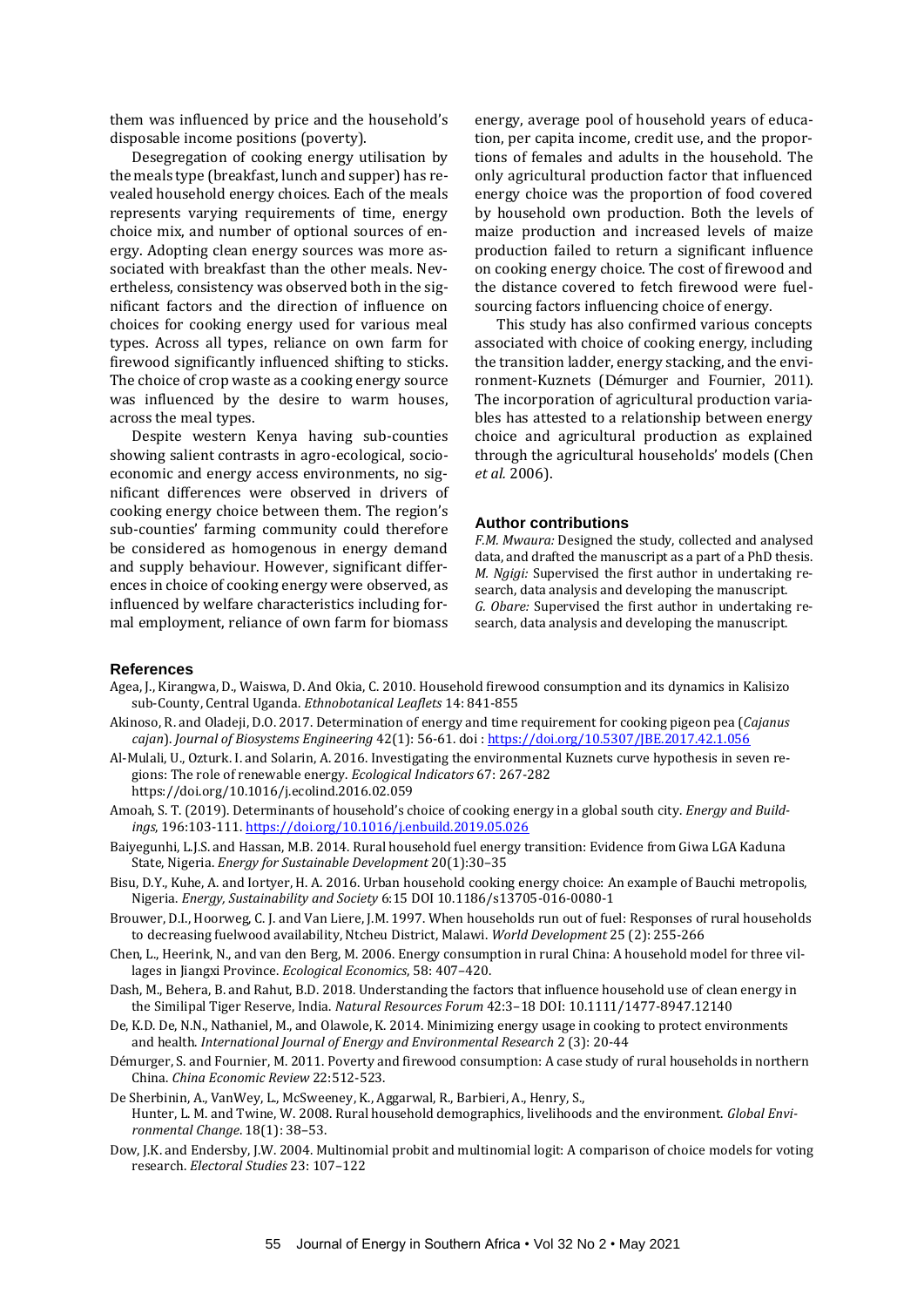- Edwards, R., Karnani, S., Fisher, E.M., Johnson, M., Naeher, L., Smith, K.R., and Morawska, L. 2015. WHO Indoor Air Quality Guidelines: Household fuel Combustion Review 2: Emissions of Health-Damaging Pollutants from Household Stoves. Available at: <http://www.who.int/indoorair/guidelines/hhfc>
- Egeru, A., Kateregga, E. and Majaliwa, G.J.M. 2014. Coping with firewood scarcity in Soroti District of Eastern Uganda. *Open Journal of Forestry* 4: 70-74. DOI: [10.4236/ojf.2014.41011](http://dx.doi.org/10.4236/ojf.2014.41011)
- Food and Agriculture Organization of the United Nations [FAO] 2013. The water-energy-food nexus: A new approach in support of food security and sustainable agriculture. FAO, Rome,
- Foster, A. D., & Rosenzweig, M. R. 2003. Economic growth and the rise of forests. *The Quarterly Journal of Economics*, 118: 301-637.
- Frings, M., Lakes, T., Müller, D., Khan, H.M., Epprecht, M., Kipruto, S., Galea, S. & Gruebner, O., 2018. Modeling and mapping the burden of disease in Kenya. Scientific Reports 8:9826. DOI:10.1038/s41598-018-28266-4.
- Gatzweiler, F.W., and von Braun, J. 2016. Innovation for marginalized smallholder farmers and development: An overview and implications for policy and research. In F.W. Gatzweiler & J. Braun (Eds). *[Technological and Institutional](https://link.springer.com/book/10.1007/978-3-319-25718-1)  [Innovations for Marginalized Smallholders in Agricultural Development](https://link.springer.com/book/10.1007/978-3-319-25718-1)*: 1-24. Springer Cham, Heidelberg New York.
- Geremew, K., Gedefaw, M., Dagnew,Z. and Jara, D. 2014. Current level and correlates of traditional cooking energy sources utilization in urban settings in the context of climate change and health, Northwest Ethiopia: A case of Debre Markos Town *Journal of Biomedicine and Biotechnology* (1): <https://doi.org/10.1155/2014/572473>
- Greene, W. 2012. *Econometric analysis.* 7th Ed., Prentice Hall, Upper Saddle River.
- Guta, D. D. 2012. Assessment of biomass fuel resource potential and utilization in Ethiopia: Sourcing strategies for renewable energies. *International Journal of Renewable Energy Research* 2: (1)
- Hoff, H. 2011. Understanding the nexus. Background paper for the Bonn 2011 Conference: The Water, Energy and Food Security Nexus. Stockholm Sweden: Stockholm Environment Institute.
- International Energy Association [IEA]. 2017. *Energy access outlook 2017*, IEA, Pari[s https://www.iea.org/reports/en](https://www.iea.org/reports/energy-access-outlook-2017)[ergy-access-outlook-2017](https://www.iea.org/reports/energy-access-outlook-2017)
- Jaetzold, R., Schmidt, H., Hornetz, B. and Shisanya, C. 2007. *Farm management handbook of Kenya: Part C, East Kenya*. Ministry of Agriculture, Nairobi.
- Jumbe, C.B.L. and Angelsen, A. 2011. [Modeling choice of fuelwood source among rural households in Malawi: A multi](https://ideas.repec.org/a/eee/eneeco/v33y2011i5p732-738.html)[nomial probit analysis.](https://ideas.repec.org/a/eee/eneeco/v33y2011i5p732-738.html) *Energy Economics* 33(5): 732-738.
- Kandel, P., Chapagain, P.S., Sharma, L.N. and Vetaas, O.R., 2016. Consumption Patterns of fuelwood in rural households of Dolakha District, Nepal: Reflections from community forest user groups. *Small-scale Forestry* 2016. doi:10.1007/s11842-016-9335-0
- Khandker SR, Barnes DF, and Samad H.A. 2012. Are the energy poor also income poor? Evidence from India. *Energy Policy* 47:1–12.
- Kiptot, E., Franzel, S and Degrande, D., 2014. Gender, agroforestry and food security. *Current Opinion in Environmental Sustainability* 6: 104-109
- Kituyi, E., Marufu, L., Huber, B., Wandiga, S. O., Jumba, I. O., Andreae, M. O. and Helas, G. (2001). Biofuel consumption rates and patterns in Kenya. *Biomass and Bioenergy*, *20*(2): 83-99.
- Liu, G., Lucas, M. and Shena, L. 2008. Rural household energy consumption and its impacts on eco-environment in Tibet: Taking Taktse county as an example. *Renewable and Sustainable Energy Reviews* 12: 1890–1908
- Lusambo, L.P. 2016. Household energy consumption patterns in Tanzania. *Journal of Ecosystem & Ecography* S5: 007. doi:10.4172/2157-7625.S5-007
- Makonese, T., Ifegbesan, A.P. and Rampedi, I.T. 2018. Household cooking fuel use patterns and determinants across southern Africa: Evidence from the demographic and health survey data. *Energy and Environment* 29(1): 29–48
- McFadden, D., Tye, W., and Train, K., 1976. An application of diagnostic tests for the independence from irrelevant alternatives property of multinomial logit model. *Transportation Research Board Record*, 637:39-45.
- Mee, L. D. 2005. The Role of UNEP and UNDP in multilateral environmental agreements. *International Environmental Agreements: Politics, Law and Economics* 5(3): 227–263
- Moebius-Clune, B.N., van Es, H.M., Idowu, O.J., Schindelbeck, R.R., Kibetu, J.M. Ngoze, S., Lehmann, and Kinyangi, J.M., 2011. Long-term soil quality degradation along a cultivation chronosequence in western Kenya. Agriculture, *Ecosystems and Environment* 141: 86-99
- Moore, F.C., Baldos, U. Hertel, T. , Diaz, D. 2017. New science of climate change impacts on agriculture implies higher social cost of carbon. *Nature Communications* 8: 1607. |DOI: 10.1038/s41467-017-01792-x
- Muller, C. and Yan, H. 2018. Household fuel use in developing countries: Review of theory and evidence. *Energy Economics*, 70: 429 -439.
- Murphy, D. M., Berazneva, J. and Lee, D. R., 2018. Fuelwood source substitution, gender, and shadow prices in western Kenya. Environment and Development Economics, 23(6): 655-678.
- Mwaura, F.M. and Muwanika, F.R. 2018. Providing irrigation water as a public utility to enhance agricultural productivity in Uganda. *Utilities Policy* 55:99-109
- [Nlom,](https://www.mdpi.com/search?authors=Jean%20Hugues%20Nlom&orcid=) J.H. an[d Karimov,](https://www.mdpi.com/search?authors=Aziz%20A.%20Karimov&orcid=) A.A. 2015. Modeling fuel choice among households in Northern Cameroon. *Sustainability* 7(8), 9989-9999[; https://doi.org/10.3390/su7089989](https://doi.org/10.3390/su7089989)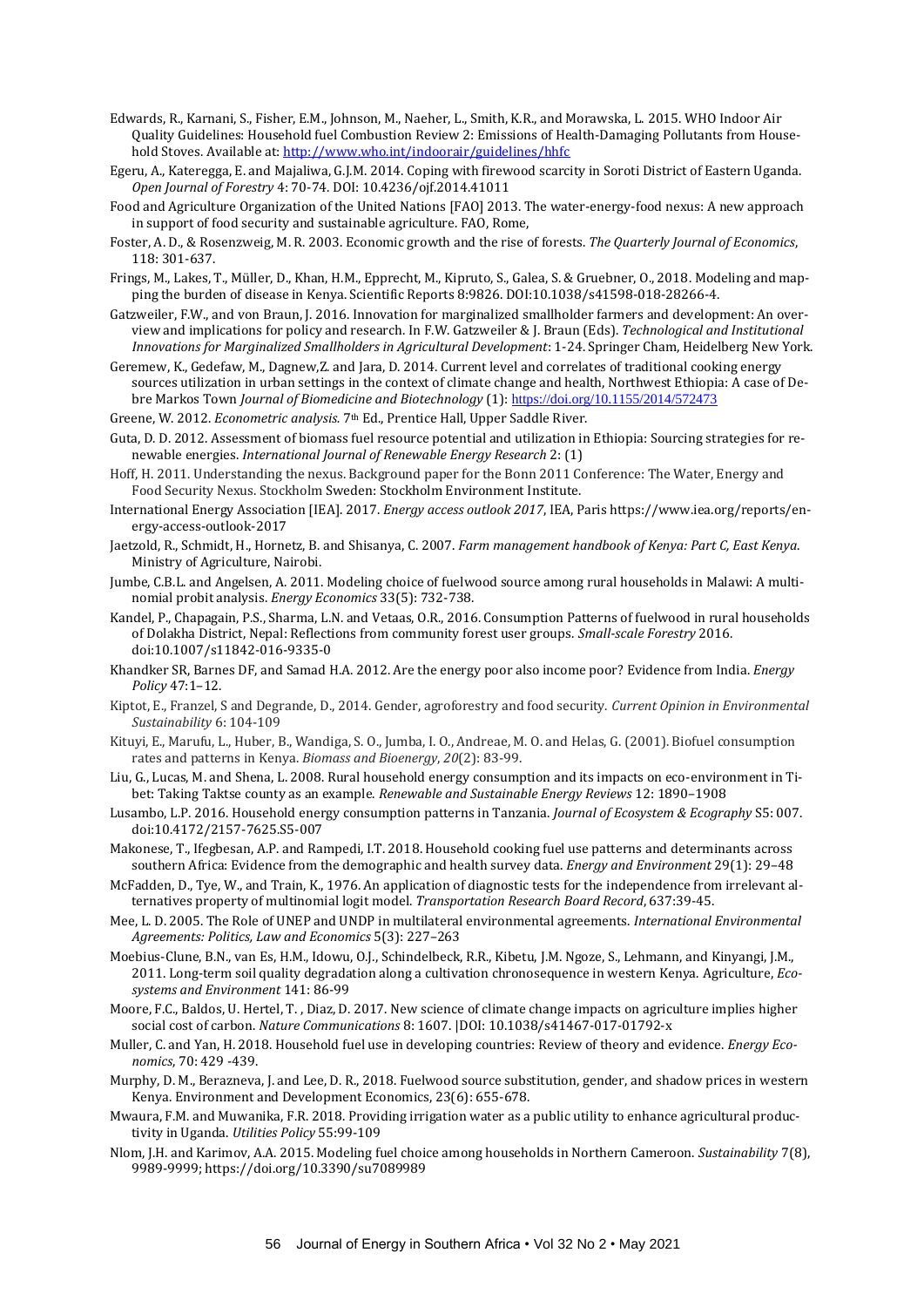- Ouedraogo, B., 2006. Household energy preferences for cooking in urban Ouagadougou, Burkina Faso. *Energy Policy* 34: 3787–3795
- Pathare, P.B. and Roskilly, A.P. 2016. Quality and energy evaluation in meat cooking. *Food Engineering Reviews* 8: 435– 447
- Popp, J., Lakner, Z., Harangi-Rákos, M., and Fári, M. 2014. The effect of bioenergy expansion: Food, energy, and environment. *Renewable and Sustainable Energy Reviews* 32:559-578
- Pundo, M.O. and Fraser, C.G. 2006. Multinomial logit analysis of household cooking fuel choice in rural Kenya: The case of Kisumu district. *Agrekon* 45 (1): 24-37
- Rehfuess, E. S. Mehta and A. Prüss-Üstün, A. 2006. Assessing household solid fuel use: Multiple implications for the Millennium Development Goals. *Environmental Health Perspective:* 114 (3): 373–378
- Schlag N., and Zuzarte, F., 2008. Market barriers to clean cooking fuels in Sub-Saharan Africa: A review of literature. Stockholm: Stockholm Environment Institute.
- Soto, I., Ellison, C., Kenis, M., Diaze, B., Muys, B. and Mathijs, E. 2018. Why do farmers abandon jatropha cultivation? The case of Chiapas, Mexico. E*nergy for Sustainable Development* 42:77-86 <https://doi.org/10.1016/j.esd.2017.10.004>
- Stanturf, J. 2017. Addressing the complexities and impacts of deforestation. Journal of Forestry 115(4):319–320 https://doi.org/10.5849/jof.2016-069
- United Nations Development Programme [UNDP]. 2018. Human Development Indices & Indicators: 2018 Statistical Updates. UNDP, New York, USA.

United Nations Environment Programme [UNEP]. 2019. Review of woodfuel biomass production and utilization in Africa: A desk study. United Nations Environment Programme, Nairobi, Kenya.

- Vaidya, A. and Mayer, A. 2016. Critical review of the millennium project in Nepal. *Sustainability* 8(10): 1043: doi: 10. 3390/su8101043
- Van der Kroon, B., Brouwer, R. and van Beukering, P.J.H. 2014. The impact of the household decision environment on fuel choice behavior. *Energy Economics* 44: 236–47.

World Bank. 2018. Implementing the 2030 agenda: 2018 updates. World Bank Group, Washington DC, USA.

- World Bank, 2016. World Bank Group Climate Change Action Plan 2016–2020. World Bank, Washington DC.
- Yonemitsu, A., Njenga, M., Iiyama, M. and Matsushita, M. 2015. A choice experiment study on fuel preference of Kibera slum households in Kenya. *International Journal of Environmental Science and Development, 6:12-23*
- Zwane, E.M. 2019. Impact of climate change on primary agriculture, water sources and food security in Western Cape, South Africa. *Journal of Disaster Risk Studies* 11(1): 562. doi: [10.4102/jamba.v11i1.562](https://dx.doi.org/10.4102%2Fjamba.v11i1.562)

|                    | Appendix 1. marginar enceto en arrivero el coeming energy encice for various medio<br>Breakfast energy choice |                      | Lunch energy choice  |           | Supper energy choice |           |
|--------------------|---------------------------------------------------------------------------------------------------------------|----------------------|----------------------|-----------|----------------------|-----------|
|                    | $Pr$ (LPG_gas = 0.3                                                                                           |                      | $Pr$ (Firewood =91%) |           | Pr (Firewood=96%)    |           |
|                    |                                                                                                               | $%$ ) Firewood = 90% |                      |           |                      |           |
| Variable           | dy/dx                                                                                                         | Std error            | dy/dx                | Std error | dy/dx                | Std error |
| loghhage           | 0.001                                                                                                         | 0.008                | 0.061                | 0.529     | $-0.140$             | 0.647     |
| sqrtfempr          | 0.000                                                                                                         | 0.009                | 0.021                | 0.593     | $-0.013$             | 0.598     |
| sqrtepisofw        | 0.000                                                                                                         | 0.000                | $-0.002$             | 0.038     | $-0.001$             | 0.014     |
| sqrtinvesag        | 0.000                                                                                                         | 0.000                | 0.000                | 0.000     | 0.001                | 0.002     |
| sqrt2maiprd        | 0.001                                                                                                         | 0.002                | 0.009                | 0.149     | 0.018                | 0.066     |
| sqrtmaizeprd       | 0.000                                                                                                         | 0.000                | 0.000                | 0.021     | $-0.002$             | 0.007     |
| sqrtfwcost         | 0.000                                                                                                         | 0.000                | 0.003                | 0.031     | 0.003                | 0.024     |
| Elgon <sup>*</sup> | $-0.004$                                                                                                      | 0.005                | $-0.966$             | 1.339     | $-0.923$             | 1.004     |
| Bungoma North*     | $-0.004$                                                                                                      | 0.005                | $-0.962$             | 1.362     | $-0.892$             | 1.189     |
| Bumula*            | $-0.004$                                                                                                      | 0.004                | $-0.931$             | 0.540     | $-0.860$             | 0.512     |
| sqrtfwdis          | $-0.003$                                                                                                      | 0.005                | 0.003                | 0.835     | 0.006                | 0.556     |
| logexpcap          | 0.005                                                                                                         | 0.006                | $-0.005$             | 0.381     | $-0.002$             | 0.284     |
| improve_stove*     | 0.004                                                                                                         | 0.005                | $-0.059$             | 0.581     | $-0.038$             | 0.310     |
| swh_warmhouse*     | $-0.002$                                                                                                      | 0.003                | $-0.016$             | 1.850     | 0.017                | 0.915     |
| hhno               | 0.000                                                                                                         | 0.002                | $-0.002$             | 0.240     | 0.008                | 0.213     |
| Solar*             | 0.005                                                                                                         | 0.006                | 0.012                | 0.064     | $-0.060$             | 0.097     |
| livesente          | 0.000                                                                                                         | 0.002                | $-0.001$             | 0.049     | 0.010                | 0.042     |

#### **Appendix 1. Marginal effects on drivers of cooking energy choice for various meals**